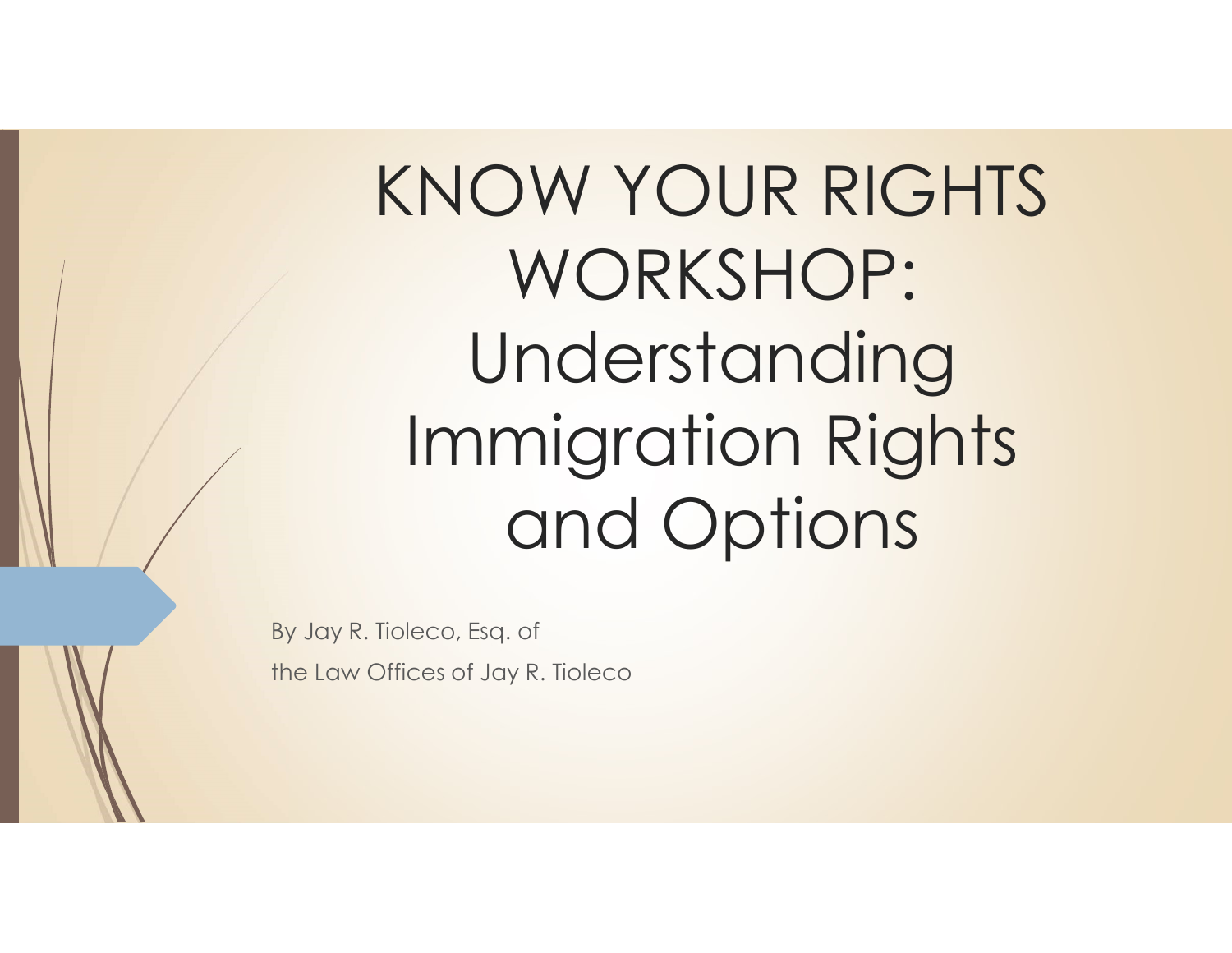# DISCLAIMER

This presentation and supplemental documents are for informational purposes only and is not intended or should be interpreted as legal advice. Nothing in this presentation, including the answers to any specific questions or documents provided, should be considered legal advice and cannot substitute for professional legal advice. Proper legal advice requires the establishment of an attorney-client relationship and fact-specific analysis and recommendations. This presentation does not create an attorney-client relationship.

The documents provided are to help you and provided for informational purposes only. They are not intended to state or imply that the Law Offices of Jay R. Tioleco or affiliates sponsor, endorse, or are affiliated or associated with the organizations or groups that have published the documents.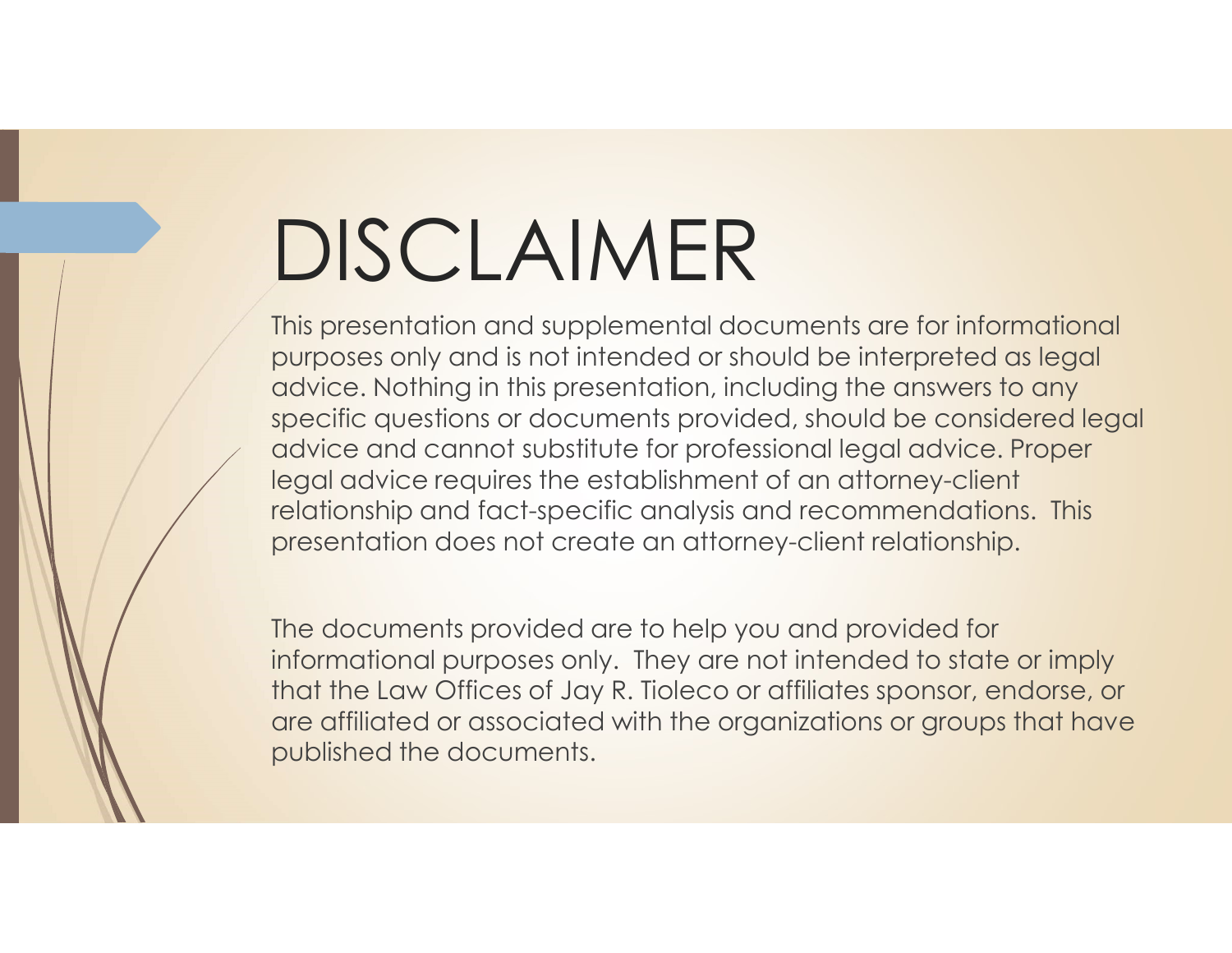# PART 1: RIGHTS REGARDLESS OF STATUS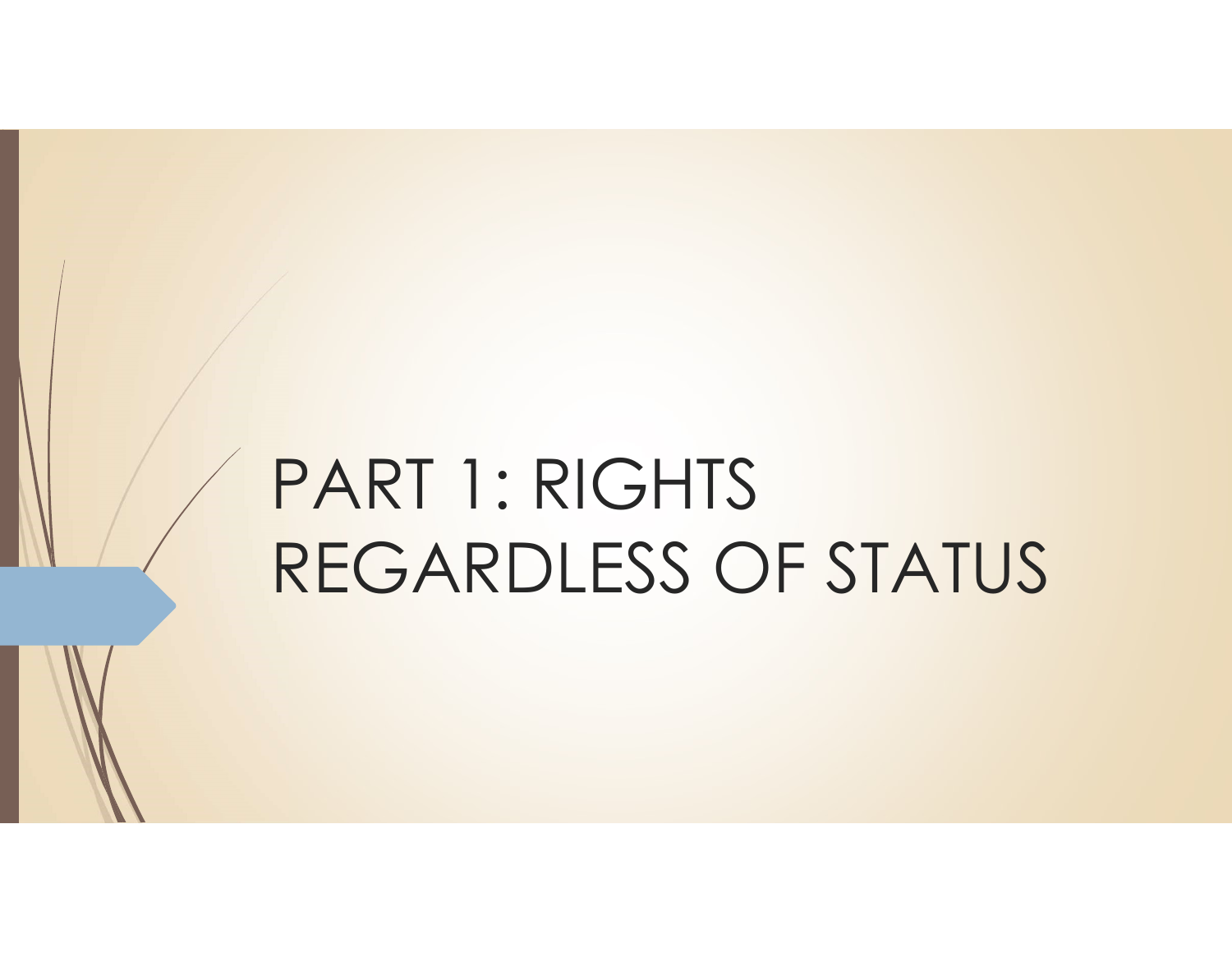

I pledge allegiance to<br>the Flag of the United the Flag of the United States of America, and to the Republic for which it stands, one Nation under God, indivisible, with liberty and justice for all.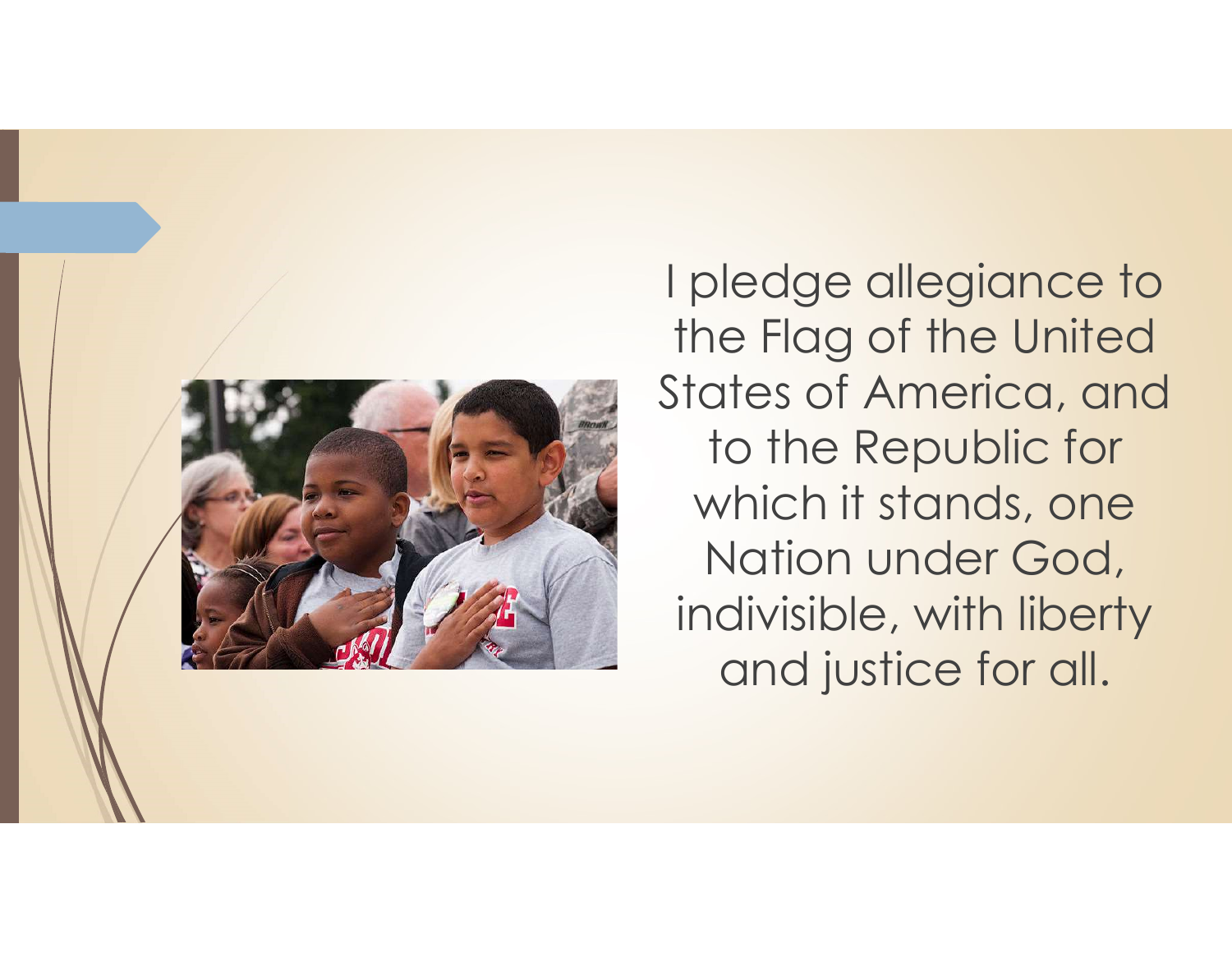#### Undocumented Status and Crime

- Criminals are normally those who have violated criminal law and must go through the criminal courts
- **D** Unlawful entry is a misdemeanor
- **Overstay is not a crime under criminal law**
- One does not get deported solely because they committed a crime, but because they violated the law
	- One can get deported even if they have not committed a crime
		- Ex/ overstaying a visa is a violation of the law and can subject someone to deportation
- Deportation and removal is not done through the criminal courts
	- Civil courts
	- $\blacktriangleright$  Administrative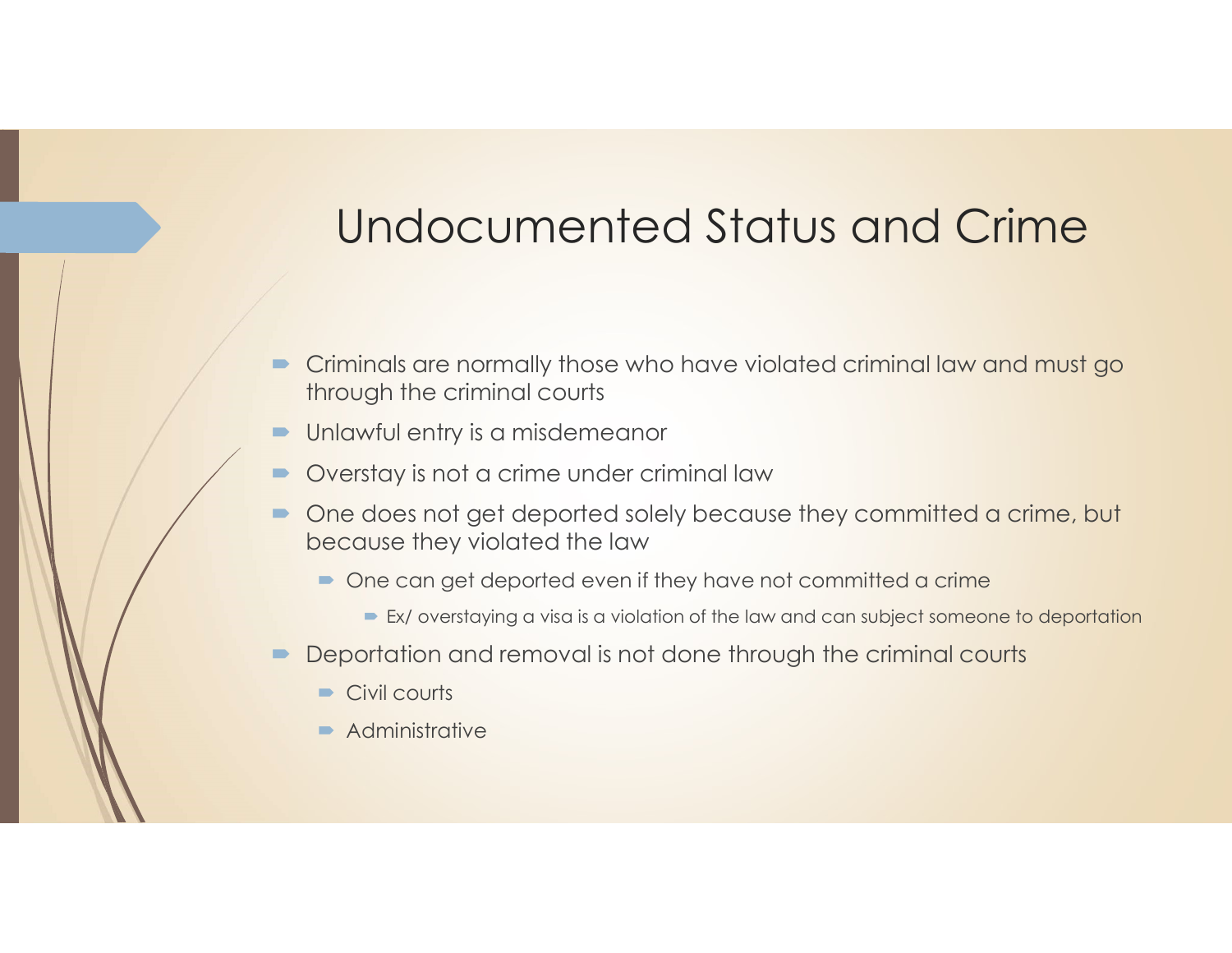# 8 U.S.C. § 1325 : US Code - Section 1325:<br>Improper entry by alien Improper entry by alien

- Under federal criminal law, it is misdemeanor for an alien (i.e., a non-citizen) to:
	- **Enter or attempt to enter the United States at any time or place other than** designated by immigration officers;
	- Elude examination or inspection by immigration officers; or
	- Attempt to enter or obtain entry to the United States by willfully concealing, falsifying, or misrepresenting material facts.
- Penalties include:
	- Up to six months in prison
	- (1) at least \$50 and not more than \$250 for each such entry (or attempted entry); or
	- $\blacksquare$  (2) twice the amount specified in paragraph (1) in the case of an alien who has been previously subject to a civil penalty under this subsection.
- 5 year statute of limitations for first improper entry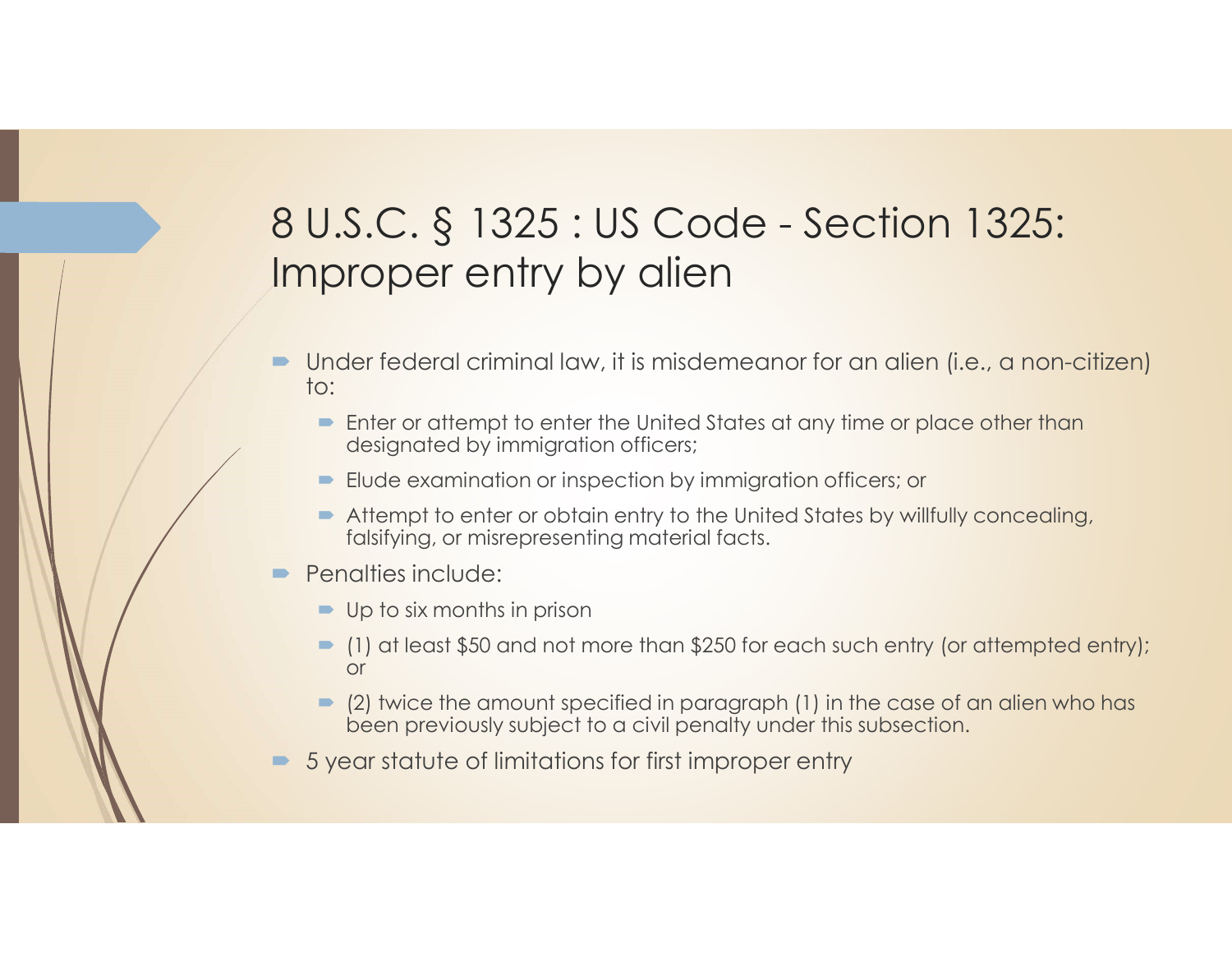#### Other "crimes" in California with similar penalties as improper entry

- ■\$250 penalty (but no prison time):
	- **p**iaywalking
	- llegal u-turn
	- **Speeding**
	- failure to stop at stop sign
- Misdemeanors with up to 6 months in prison (with up to \$1000 penalty):
	- **Driving with a suspended license**
	- **Petty theft**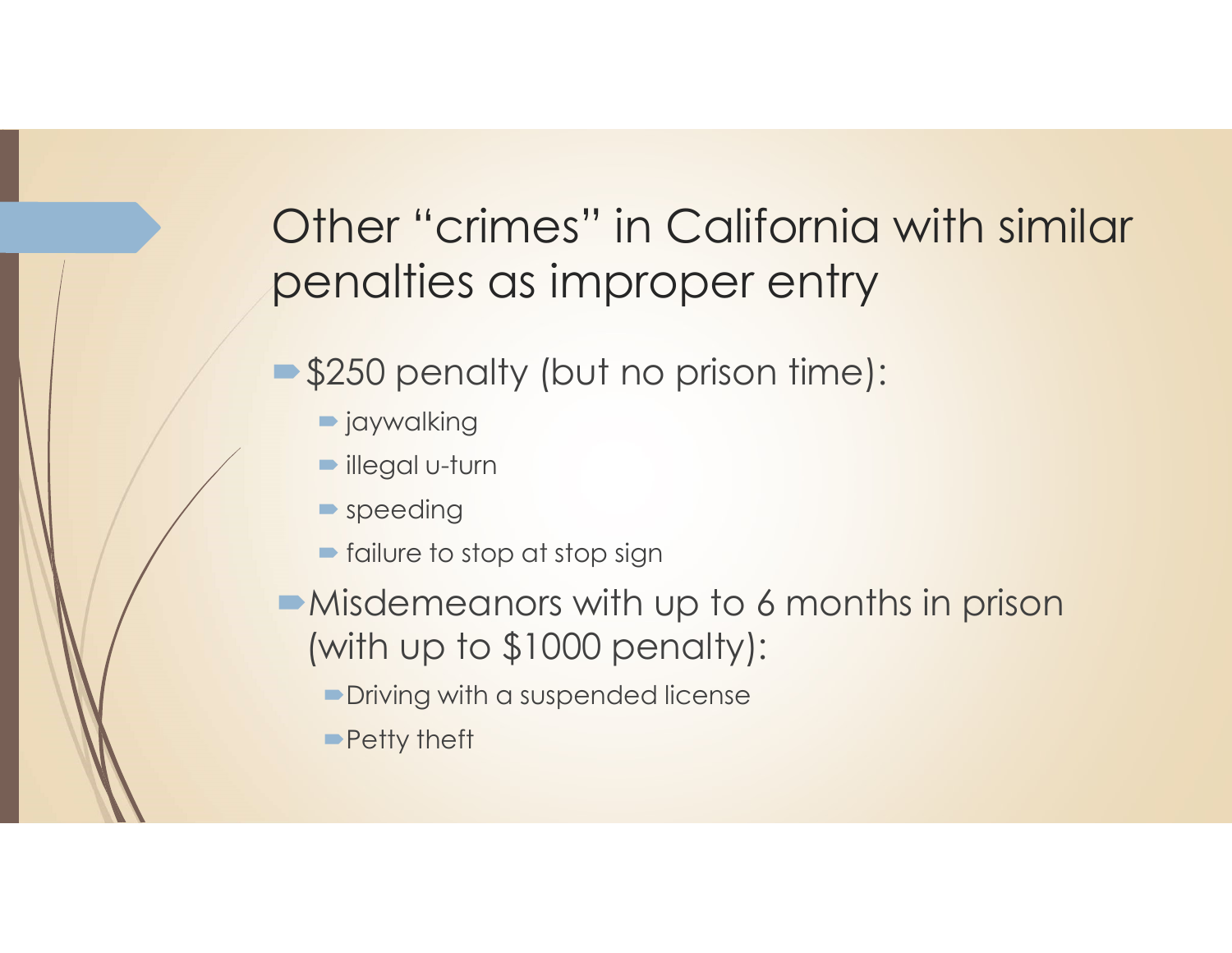# More serious crimes under More serious crimes under<br>8 U.S.C. § 1325<br>- Marriage fraud. Any individual who knowingly enters into a major process of overding any provision of the immigration lows shall

- Marriage fraud. Any individual who knowingly enters into a marriage for the purpose of evading any provision of the immigration laws shall be imprisoned for not more than 5 years, or fined not more than \$250,000, or both.
- Immigration-related entrepreneurship fraud. Any individual who knowingly establishes a commercial enterprise for the purpose of evading any provision of the immigration laws shall be imprisoned for not more than 5 years, fined in accordance with title 18, or both. **J.S.C.**  $\S$  1325<br> **Administration** – Any individual who knowingly enters into a marriage for the unprisoned for not more than 5 years, or fined not more than \$250,000, or oth.<br> **Any individual who knowingly enters into a Analytical Any** individual who knowingly enters into a marriage for the unitypose of evading any provision of the inmigration laws shall be upprisoned for not more than 5 years, or fined not more than \$250,000, or poth.<br>
- Other statutes provide immigration related crimes such as:
	-
	-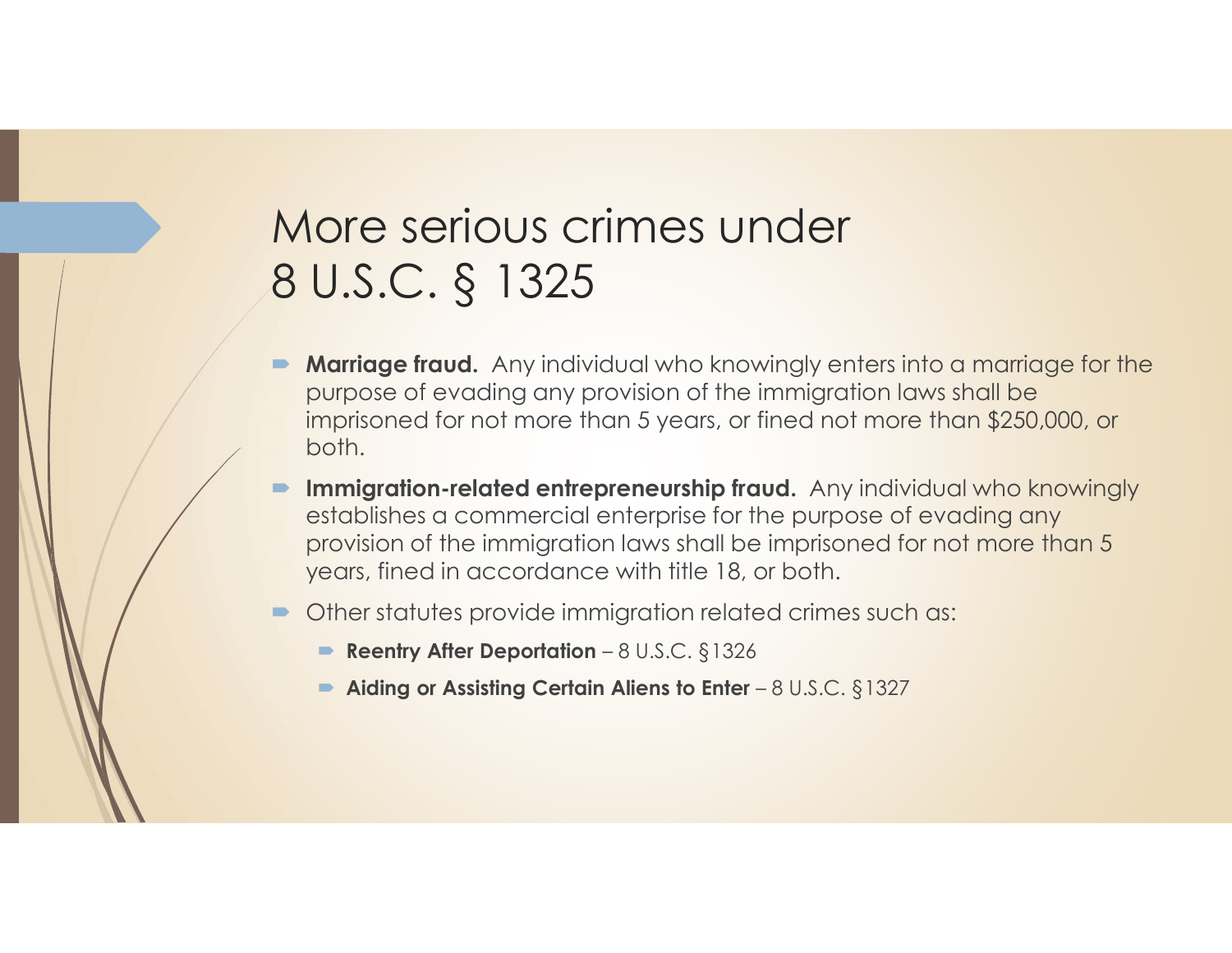#### Rights of all people regardless of immigration status

- 14th Amendment
- No state shall make or enforce any law which shall abridge the privileges or immunities of citizens of the United States; nor shall any state deprive any person of life, liberty or property, without due process of law; nor deny to any person within its jurisdiction the equal protection of the laws. Writing Company of the United State<br>
We divided a state shall make or enforce any law which shall<br>
privileges or immunities of citizens of the United State<br>
state deprive any person of life, liberty or property,<br>
of law; n
	- Due Process
	- **Equal Protection**
	-
- **Incorporates many other rights including but not limited** 
	- **Freedom of speech**
	- **Freedom of religion**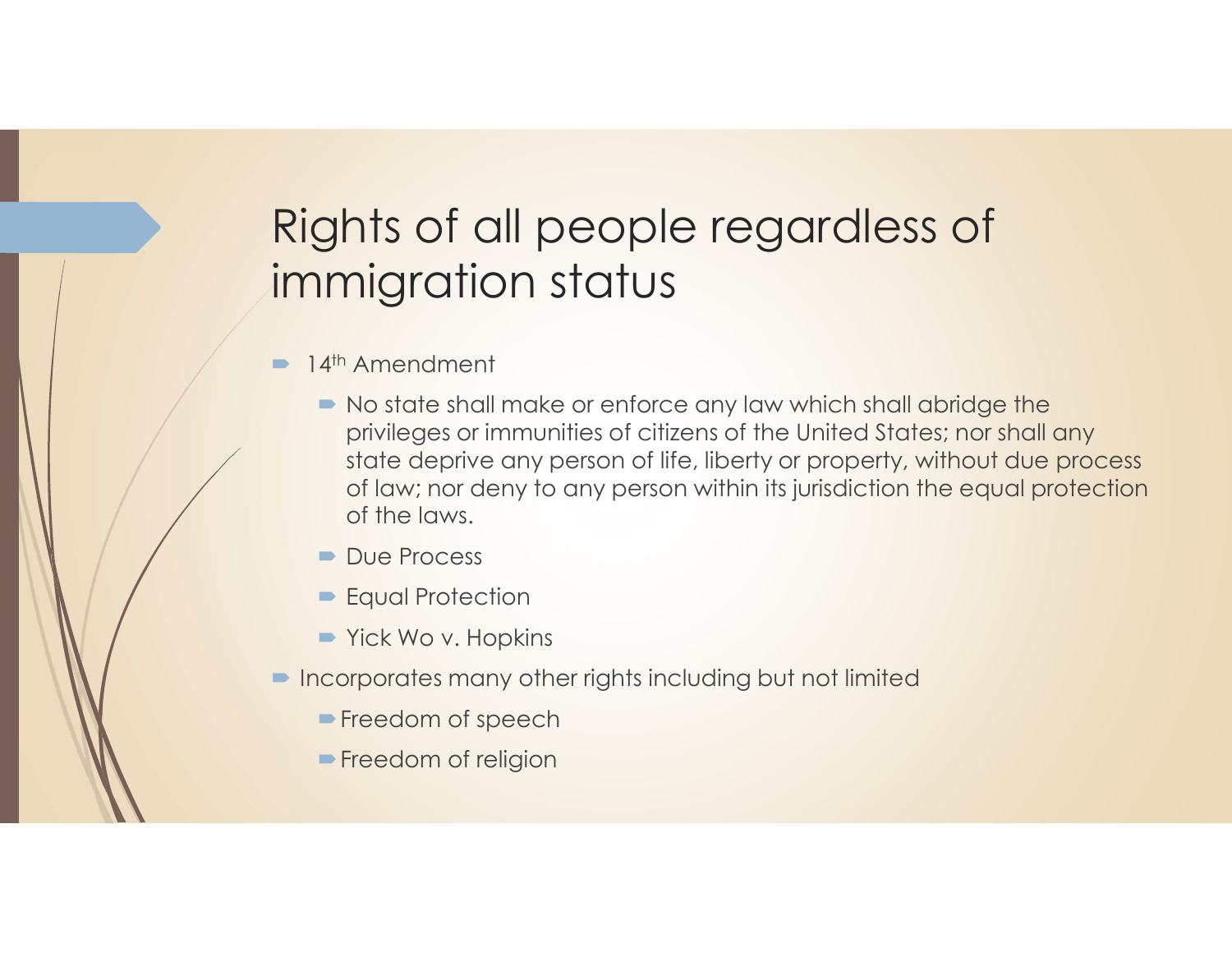#### Rights to all people regardless of immigration status (continued)

- Fifth and Sixth Amendment rights including but not limited to:
	- Right to jury trial
	- **Double jeopardy**
	- **Against self-incrimination**
	- Right to an attorney
- **Fourth Amendment: Search and seizure**
- Note that many rights are for those of CRIMINAL COURTS
	- Deportation/Removal is civil and administrative
- Right to sue (ex/ CA wage violations, but no right to organize)
- No right to vote or any other rights exclusive to US citizens
- No right to work unless proper authorization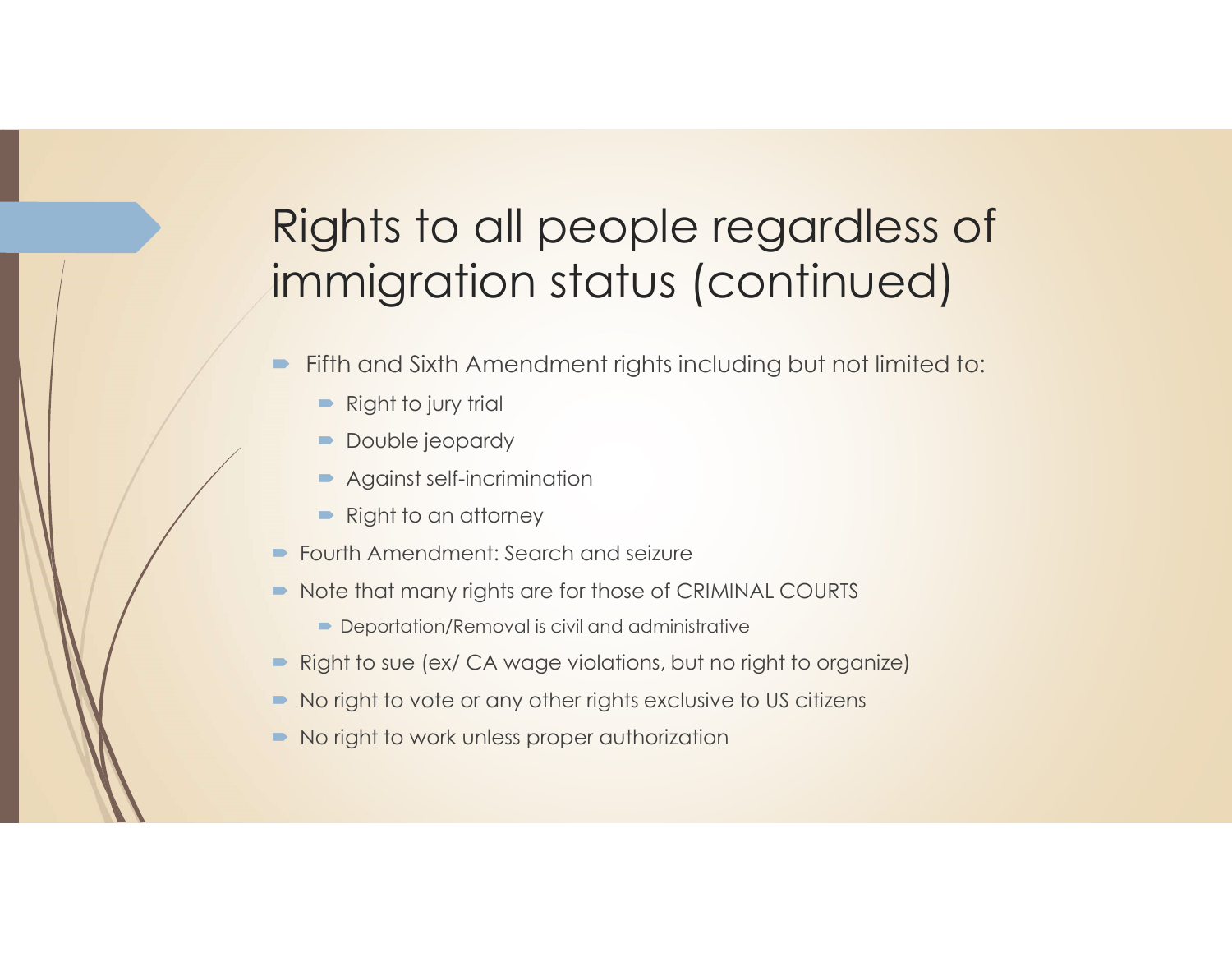# U.S. Immigration and Customs Enforcement (ICE) S. Immigration and Customs<br>
iforcement (ICE)<br>
Federal law enforcement agency under the<br>
Department of Homeland Security (DHS)<br>
Enforces U.S. immigration laws<br>
Responsible for deportations<br>
- U.S. Customs and Border Protect

- **Federal law enforcement agency under the** Department of Homeland Security (DHS)
- **Enforces U.S. immigration laws**
- **Responsible for deportations** 
	- assists in deportation related activities
- $\blacksquare$  In the news:
	- **ICE** raids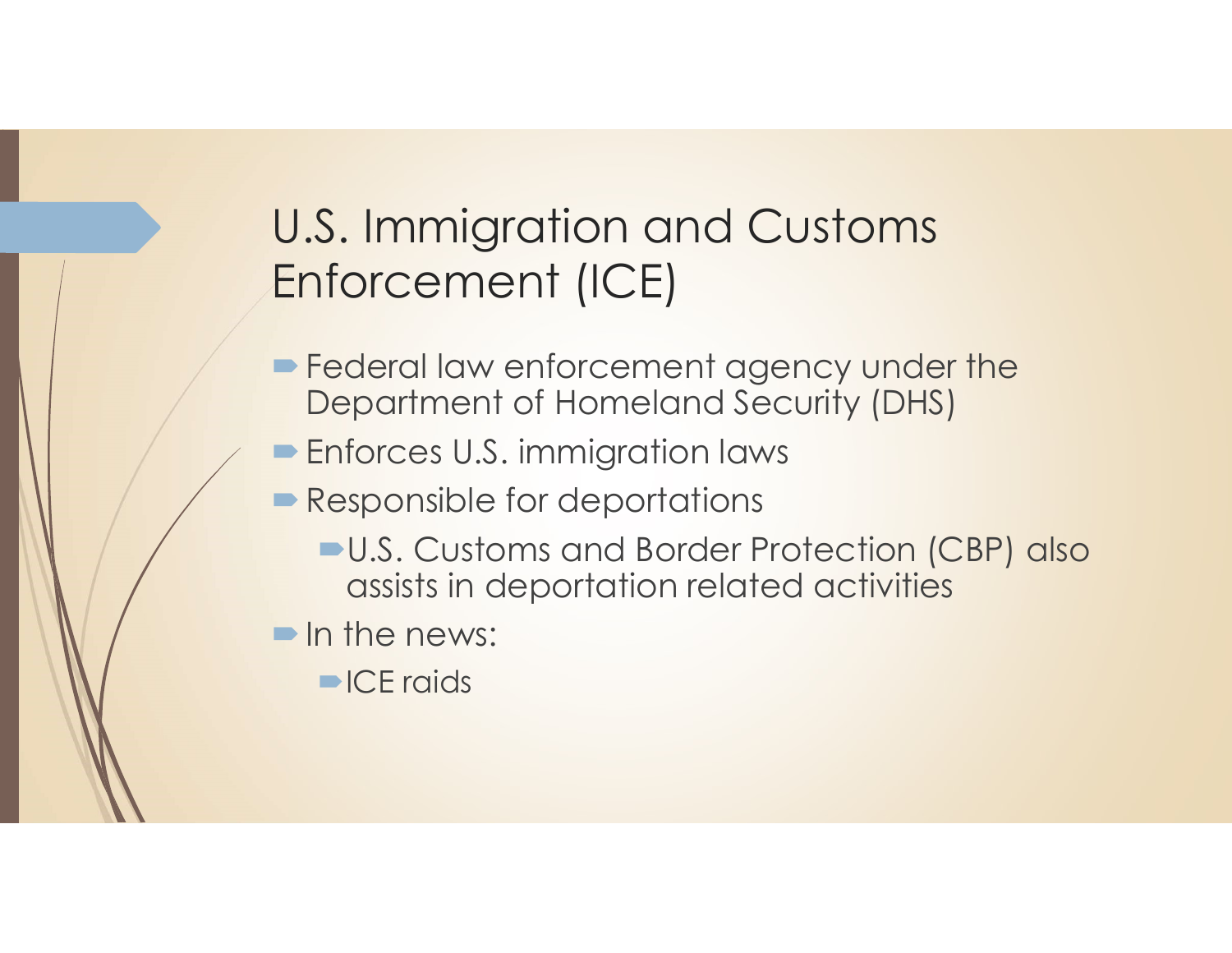# **Deportation**

- **ICE is primarily responsible for deportations**
- **President and DHS determine priorities for deportation and ICE uses as guide**
- Who can be deported:
	- People without legal status
		- Can be deported anytime
		- Includes both those who entered with a legal status and overstayed and those who entered without legal status
	- People with legal status
		- Can be deported if the person was convicted of a crime
			- **Even if no jail time was served**
			- **Even if it happened a long time ago**
			- $\blacktriangleright$  Even if the person has US citizen relatives
		- Threats to national security
	- **US Citizens CANNOT be deported**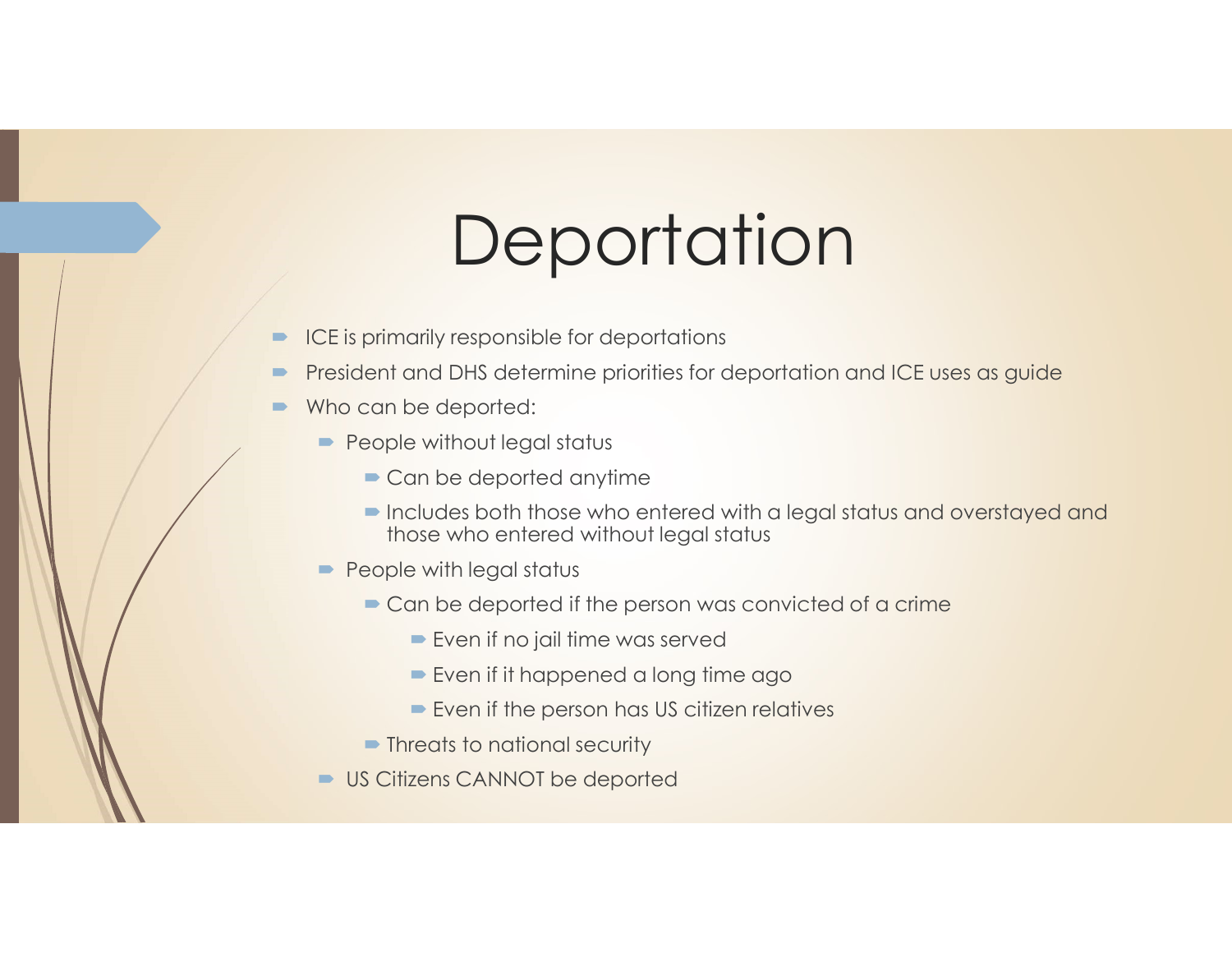#### ICE Raids

- Common tactics used under the Obama administration
	- Used workplace raids in the beginning but eventually stopped
	- Work in teams
	- Arrive early in the morning to homes (5am to 8am)
	- Use of administrative warrants, but tried to get consent (sometimes deceitfully)
	- Use of physical force (interpreted opening of door as consent)
	- **Other deception** 
		- $\blacksquare$  Tricked residents into thinking they were police
			- Requested help with criminal investigation
			- Claim that person has been target of ID theft
			- Ask person to "clear up an accusation"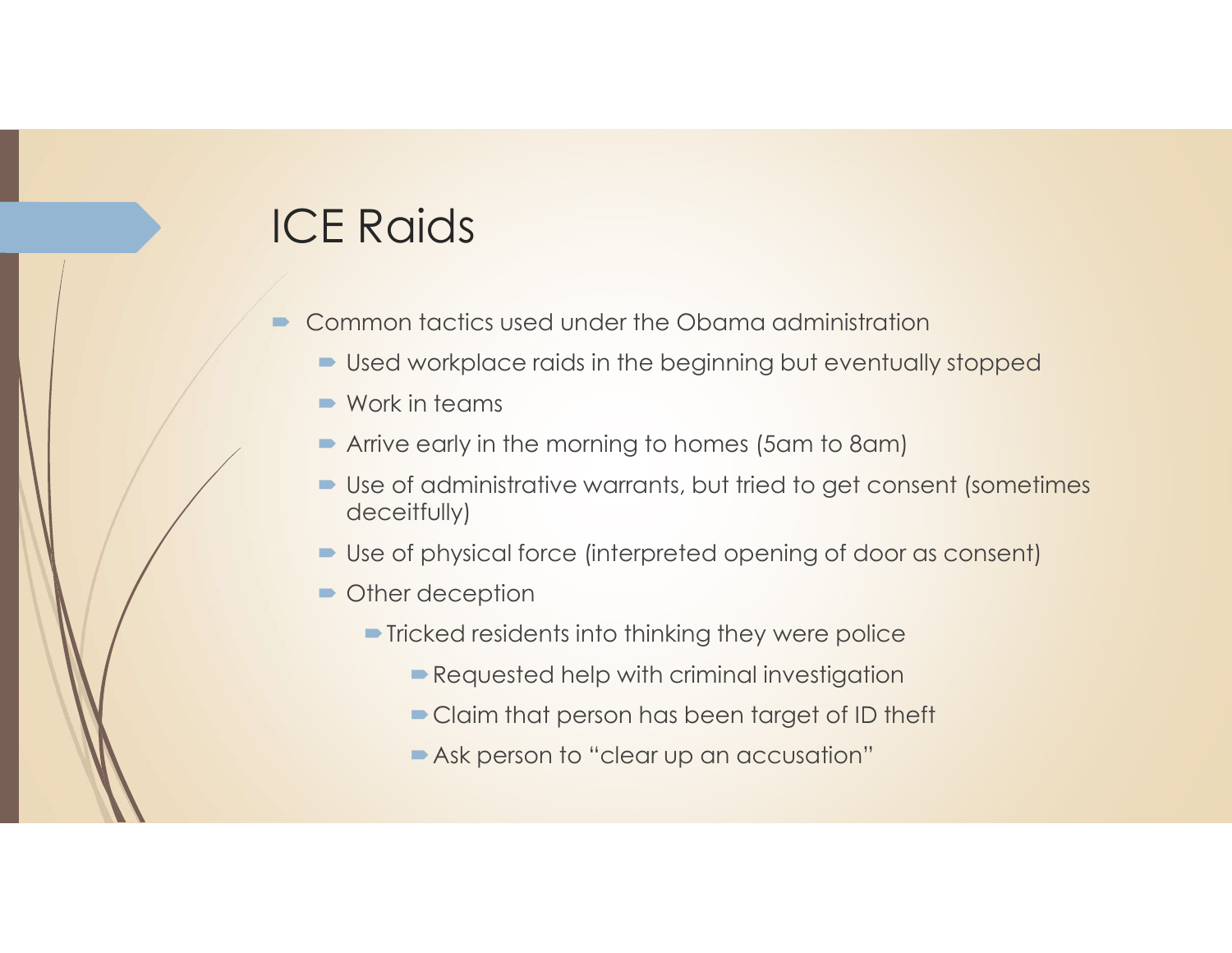### Aguilar v. ICE

- On September 20, 2007, a class action suit was filed where 22 Latino citizens, lawful permanent residents and others, who in 2006 and 2007, had their homes raided by armed immigration agents in the pre-dawn hours, without court warrants or other legal justification.
	- **Families asked for warrant and ICE did not have one**
	- ICE admitted to not having warrants or exigent circumstances to justify entering or searching homes, but claimed to have obtained consent to enter and search during these operations.
- Case was settled on April 4, 2013, requiring a new national policy governing the conduct of immigration agents during raids; \$1 million in damages and fees; and immigration benefits for several of our clients.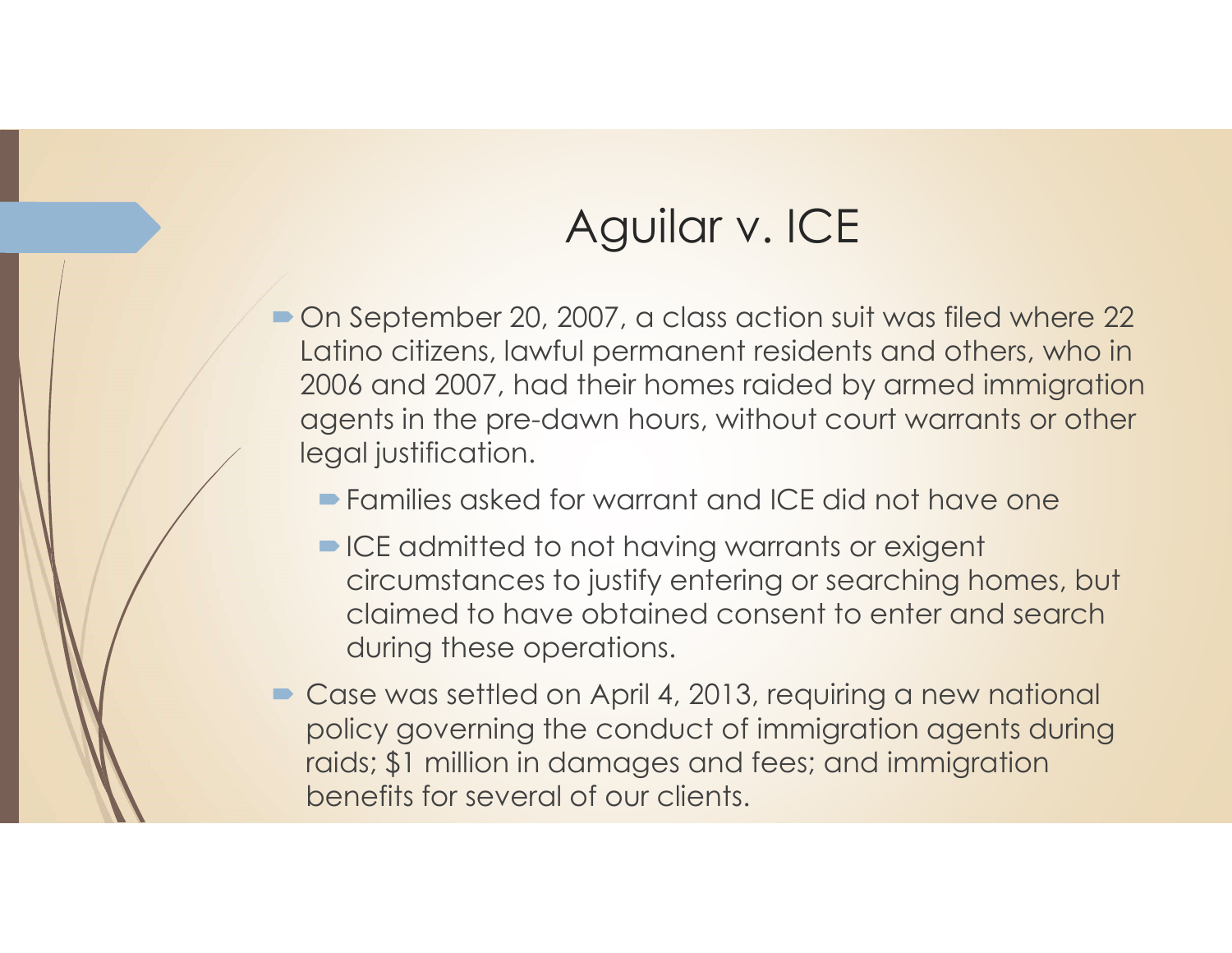#### New Policy as a Result of Aguilar

**The new policy requires ICE agents to:** 

- seek consent to enter or search a private residence in a language understood by the resident whenever feasible;
- **•** to have Spanish-speaking officers available to seek such consent when the target is from a Spanish-speaking country;
- **to seek consent to enter the outside areas of homes** where there is a reasonable expectation of privacy, such as a backyard; and
- **•** to train agents in the law prohibiting so-called "protective sweeps" without an articulable suspicion of danger.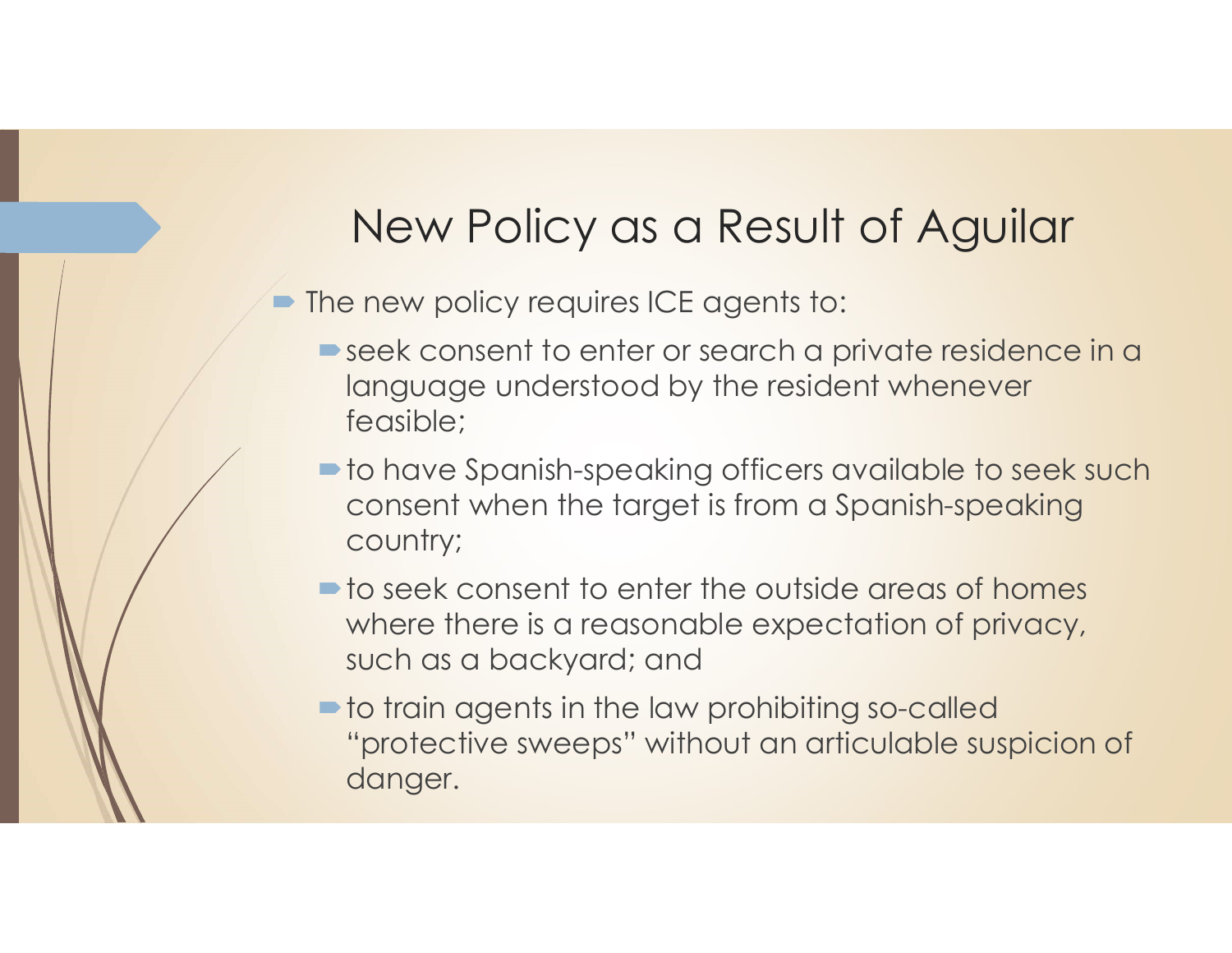#### Know Your Rights Worksheets

#### Immigration Defense Project National Immigration Law Center



#### Who is at risk of being arrested by ICEP

The law allows the federal government to deport certain immigrants, including:

- . Anyone without lawful immigration status
- . People with status (e.g., lawful permanent residents, refugees and visa holders) who have certain criminal convictions

#### The people the Trump Administration announced ICE will initially focus on deporting include:

· people with pending criminal cases and/or prior criminal convictions:

· people with final orders of removal;

Immigration and Customs

Enforcement (ICE) is one of the federal governm

agencies responsible

for departing people

ICE is part of the U.S.

Security (DHS).

**Department of Homeland** 

- · people who have committed fraud or misrepresentation in applications to the government;
- \* people they believe pose a threat to public safety or national security

#### Are ICE agents approaching anyone they think they can deport?

US citizens.

**CONVICTIONS** 

ICE agents usually identify the person they want to arrest ahead of time. Then, they go to homes, courthouses, shelters and even workplaces to look for that person. Sometimes they wait on the street to make the arrest.

#### If I know I'm at risk, what can I do?

. Make a plan with your loved ones in case you are picked up by ICE! . Avoid contact with Immigration - don't apply to change your

- immigration status or to renew your greencard and don't travel outside of the United States without talking to a lawyer first!
- . Avoid contact with the Criminal Justice System (the police share your fingerprints with Immigration)!

#### IF YOU OR A LOVED ONE IS AT RISK OF DEPORTATION, HAVE A PLAN!

Knowing which rights you have and exercising them is complicated. For more information on ICE community arrests, please see IDP's longer booklet at immigrantdefenseproject.org/ice-arrests

If you want to report a raid within NYC. call IDP at 212-725-6422

People with legal states and prior

You didn't serve time in jail;

Be aware: You may be a target even if:

Your case was minor or a misdemeanor:

. You've been an LPR for a long time; and/or

. All the other members of your family are

Your conviction is from years ago:

If you want to report a raid outside of NYC, contact United We Dream at 1-844-363-1423

ese materials are provided for informational purposes and do not constitute legal advice. Images & Content © IDP 2011

NATIONAL INNIGRATION LAW CENTER | WWW.NILC.ORG

#### **KNOW YOUR RIGHTS**

Everyone has certain basic rights, no matter who is president

#### NOVEMBER 10, 2016

By now everyone knows that Donald Trump has been elected president of the United States and will begin to serve his term in January 2017. No matter who is president, everyone living in the U.S. has certain basic rights under the U.S. Constitution. Undocumented immigrants have these rights, too. It is important that we all assert and protect our basic rights.

If you find you have to deal with Immigration and Customs Enforcement (ICE) or other law enforcement officers at home, on the street, or anywhere else. remember that you have the rights described in this factsheet. The factsheet also provides suggestions for what you should do to assert your rights.

#### √ You have the right to remain silent. You may refuse to speak to immigration officers

. Don't answer any questions. You may also say that you want to remain silent

- were born or how you entered the **KNOW YOUR RIGHTS!** If you are stopped by immigration or the police: ← Carry a know-your-rights card and / Hand this card to the officer, and remain silent. show it if an immigration officer stops  $\checkmark$  <br> The card explains that you are exercising your right to refuse to answer any questions until you have
- . The card explains that you will remain silent and that you wish to
- speak with an attorney.

. Don't say anything about where you

#### $\checkmark$  Do not open your door.

Los ANGELES (Headquarters)

Los Angeles, CA 90010

213 639-3900

213 639-3911 fax

3435 Wilshire Blvd. #108 - 62

 $\mathbf{u}$ 

VOU.

. To be allowed to enter your home. ICE must have a warrant signed by a judge. Do not open your door unless an ICE agent shows you a warrant

> WASHINGTON, DC 1121 14th Street, NW, Ste. 200 Washington DC 20005 202 216-0261 202 216-0266 fax

Thank yo



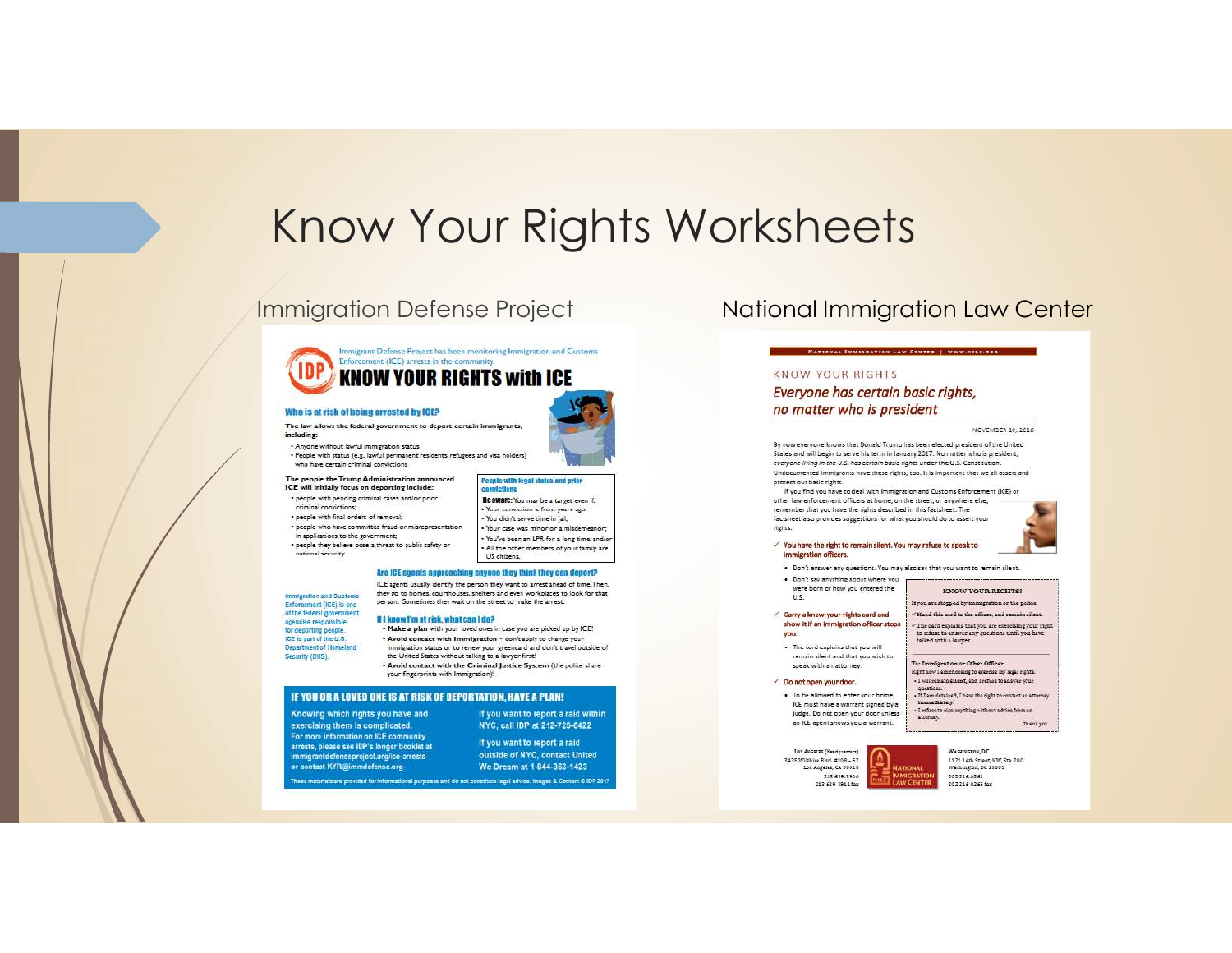#### Sensitive Locations Policy

- **"The ICE and CBP sensitive locations policies, which** remain in effect, provide that enforcement actions at sensitive locations should generally be avoided, and require either prior approval from an appropriate supervisory official or exigent circumstances Sensitive Locations Policy<br>
"The ICE and CBP sensitive locations policies, which<br>
remain in effect, provide that enforcement actions at<br>
sensitive locations should generally be avoided, and<br>
require either prior approval f ensuring that people seeking to participate in activities or utilize services provided at any sensitive location are free to do so without fear or hesitation"
- **Trump administration indicated that the policy remains in** effect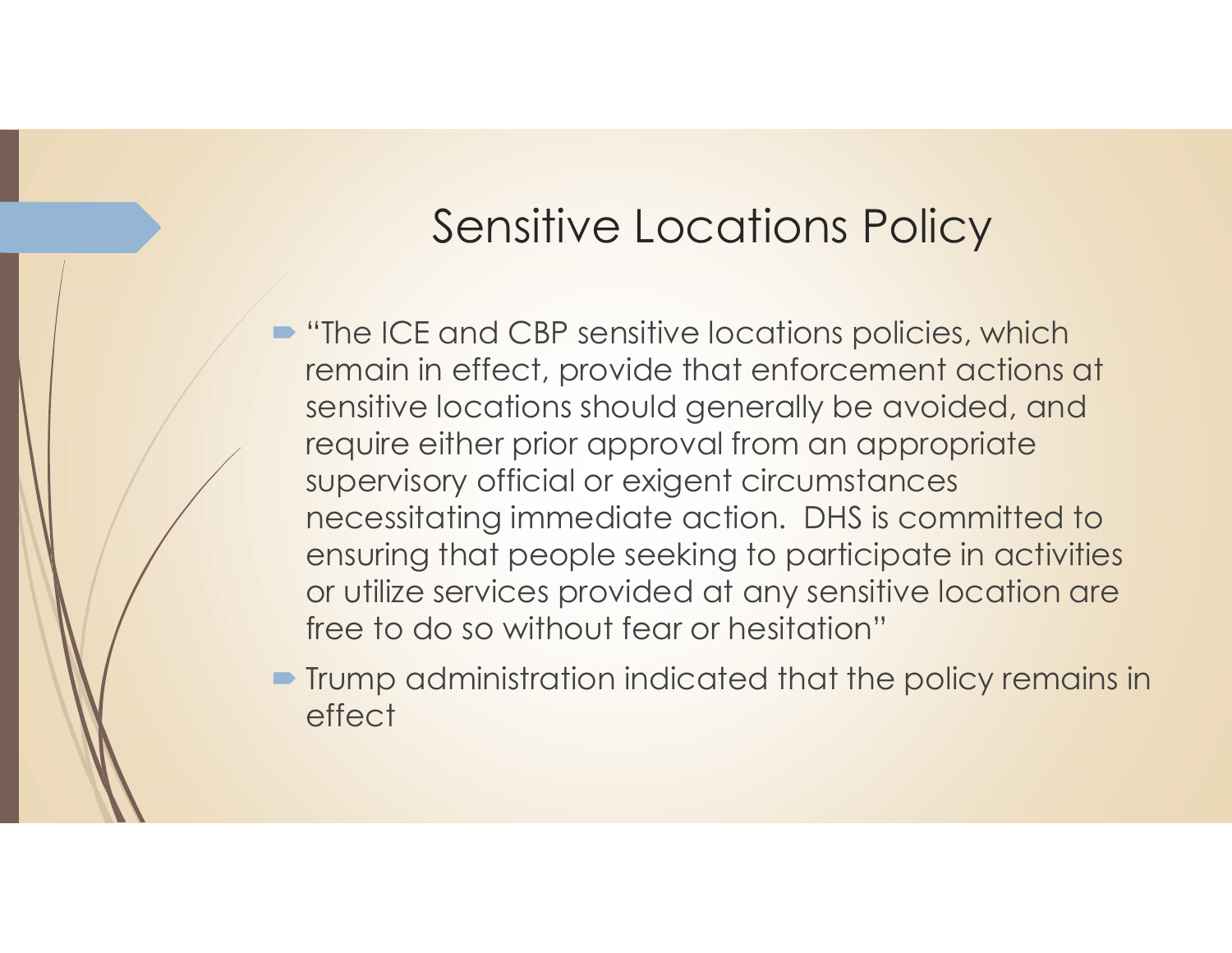#### Sensitive Location Examples

- **Schools**, such as known and licensed daycares, pre-schools and other early learning programs; primary schools; secondary schools; post-secondary schools up to and including colleges and universities; as well as scholastic or education-related activities or events, and school bus stops that are marked and/or known to the officer, during periods when school children are present at the stop;
- **Medical treatment and health care facilities**, such as hospitals, doctors' offices, accredited health clinics, and emergent or urgent care facilities;
- **Places of worship**, such as churches, synagogues, mosques, and temples;
- **Religious or civil ceremonies or observances**, such as funerals and weddings; and
- **During public demonstration**, such as a march, rally, or parade.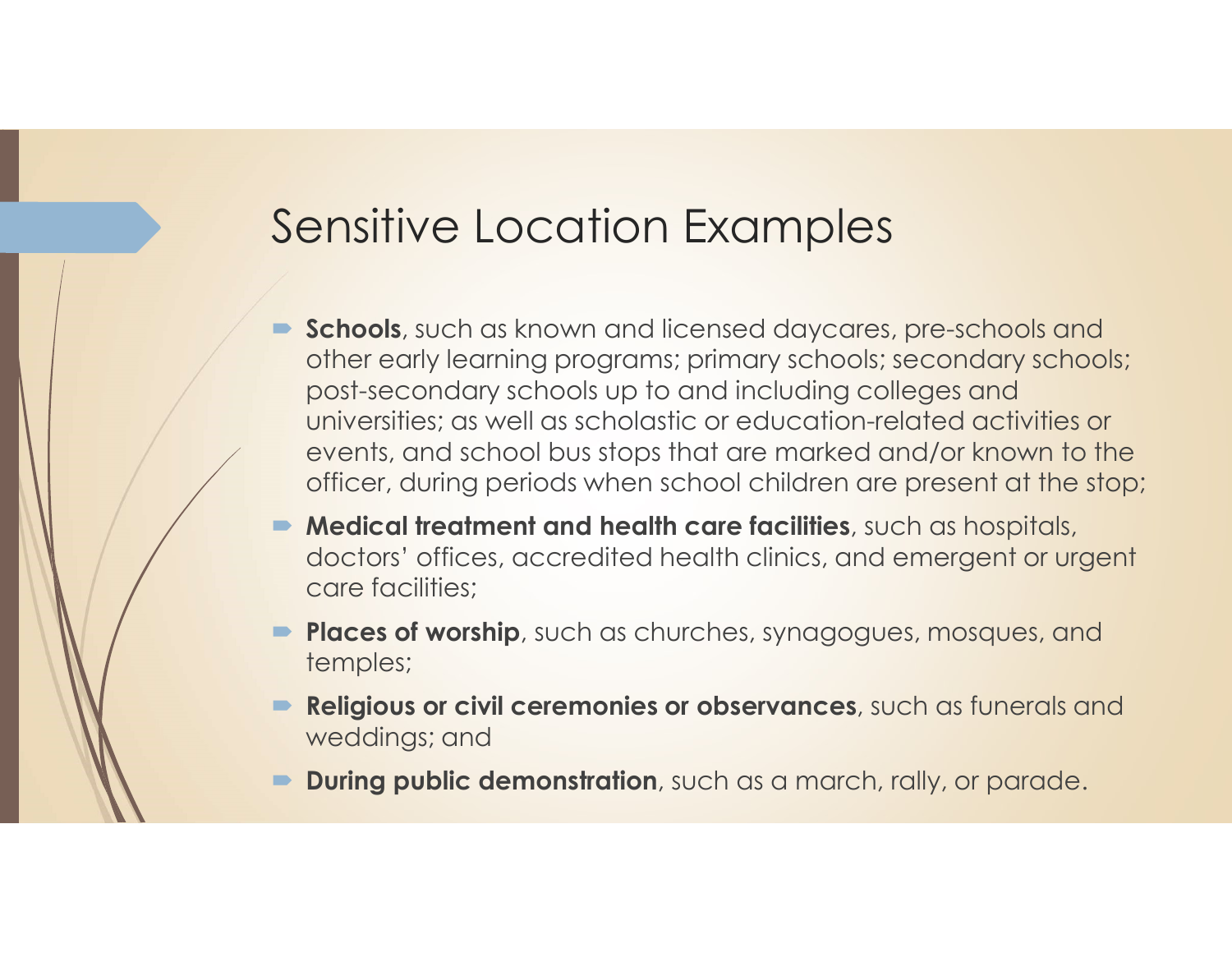# Trump Executive Orders **Trump Executive Orders**<br>at is an executive order?<br>uary 25, 2017, President Trump signed "Enhancing Public Safety in the<br>rior of the United States" Executive Order.<br>This received less attention due to the "Protecting the N

- What is an executive order?
- January 25, 2017, President Trump signed "Enhancing Public Safety in the Interior of the United States" Executive Order.
	- This received less attention due to the "Protecting the Nation from
	- **Also issued "Border Security and Immigration Enforcement** Improvements"
		- Discusses border wall
		- Change in asylum procedures
		- Detain more trying to cross illegally
- February 20, 2017, DHS Secretary John Kelly issued a memorandum outlining an implementation plan for that Executive Order titled "Enforcement of the Immigration Laws to Serve the National Interest"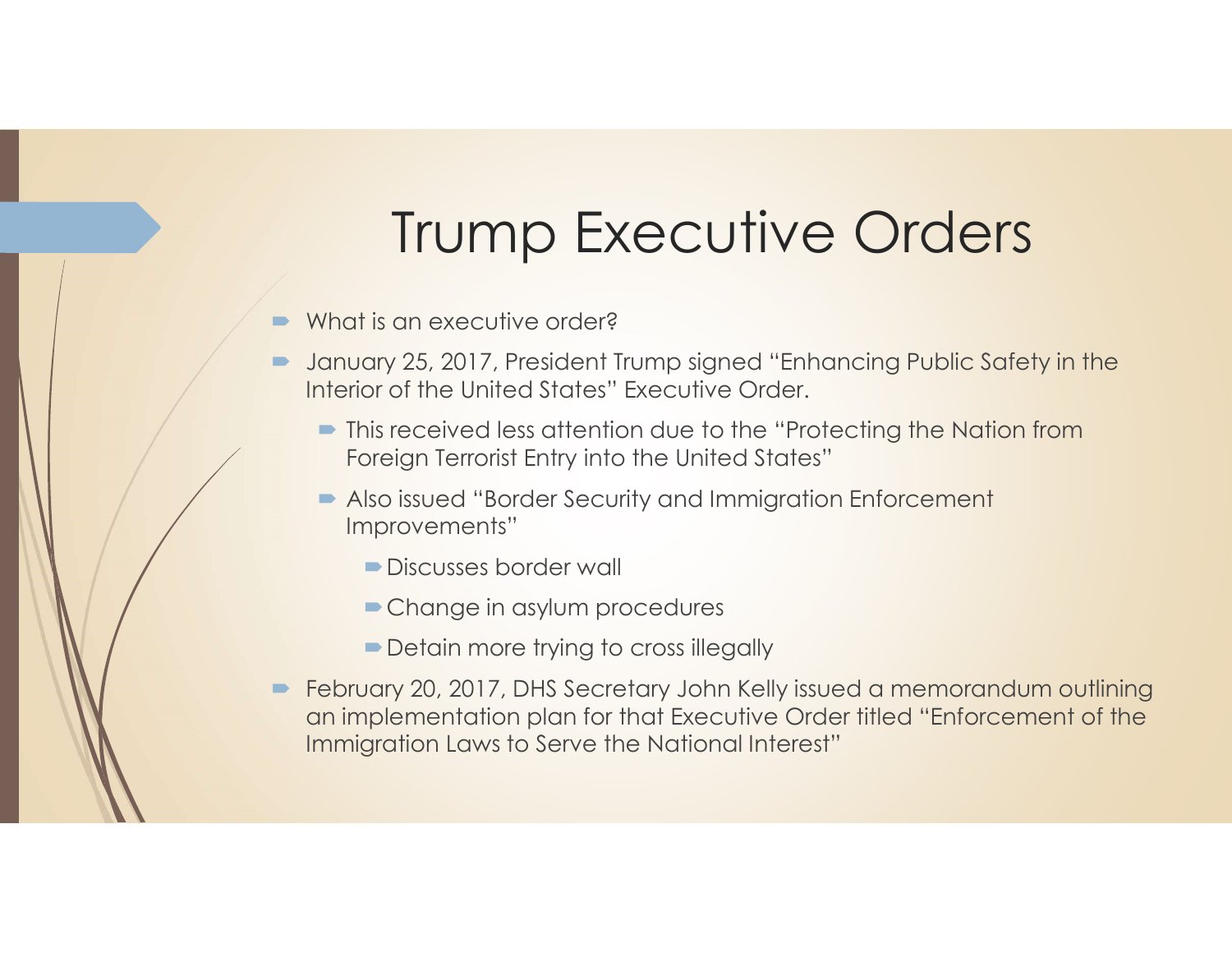# Enforcement of Enhancing Public Safety in the Interior of the United States Enhancing Public Safety in the Interior of the<br>United States<br>Direct this executive order, with extremely limited exceptions, DHS will not exempt classes<br>or categories of removal aliens from potential enforcement. All of th **Enforcement of**<br> **Contains and the United States of the United States (States)**<br> **Container**<br> **Container**<br> **Container**<br> **Container this executive order, with extremely limited exceptions, DHS will not exempt classes<br>
or c**

- 
- Department personnel should prioritize removable aliens who:
	- **ID** (I) have been convicted of any criminal offense;
	- (2) have been charged with any criminal offense that has not been resolved;
	- (3) have committed acts which constitute a chargeable criminal offense;
	- (4) have engaged in fraud or willful misrepresentation in connection with any official matter before a governmental agency;
	- (5) have abused any program related to receipt of public benefits;
	- (6) are subject to a final order of removal but have not complied with their legal obligation to depart the United States; or
	- (7) in the judgment of an immigration officer, otherwise pose a risk to public safety or national security.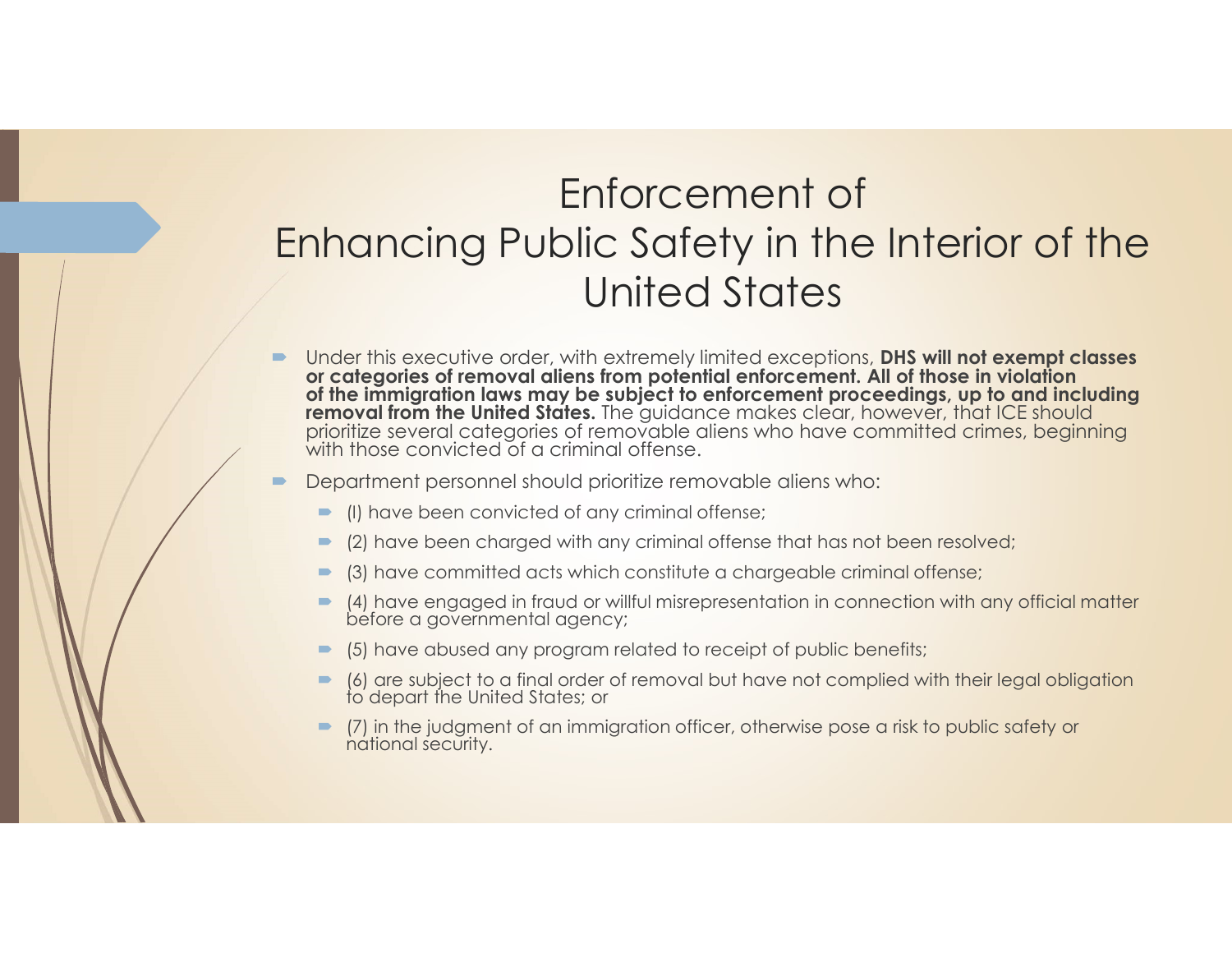### Expansion of 287(g)

- Expansion of 287(g)<br>
"The INA § 287(g) Program has been a highly successful force multiplier that<br>
allows a qualified state or local law enforcement officer to be designated<br>
as an "immigration officer" for purposes of enf allows a qualified state or local law enforcement officer to be designated as an "immigration officer" for purposes of enforcing federal immigration law. Such officers have the authority to perform all law enforcement functions specified in section 287(a) of the INA, including the authority to investigate, identify, apprehend, arrest, detain, and conduct searches authorized under the INA, under the direction and supervision of the Department."
- Includes allowing CBP to possibly resume "task force" agreements authorizing local police to arrest potentially removable noncitizens in the field.
	- **Previously discontinued due to significant concerns that it would encourage the** use of racial profiling by local law enforcement.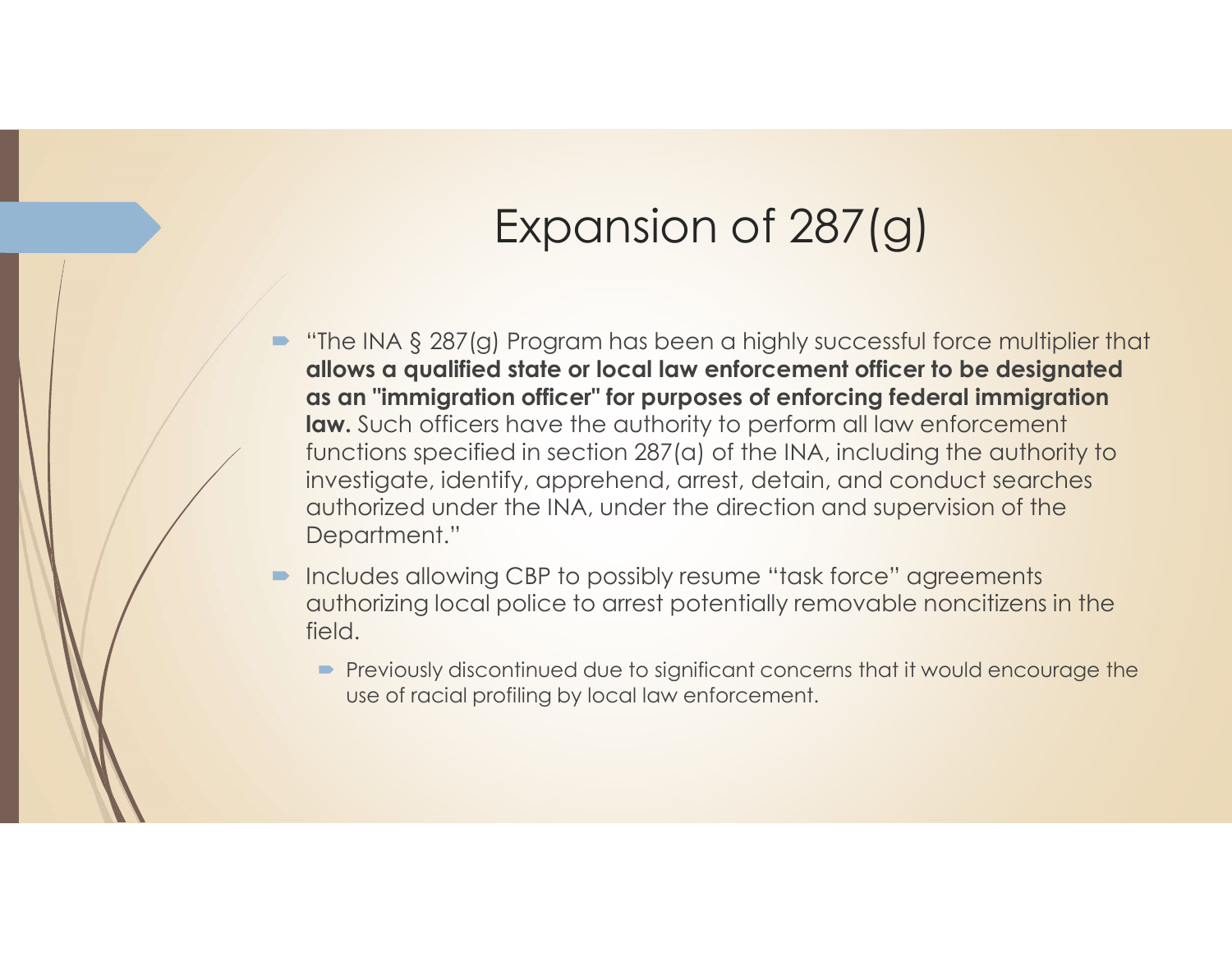#### DACA under the Executive Order

From Q&A: DHS Implementation of the Executive Order on Enhancing Public Safety in the Interior of the United States

- **Q22:** Do these memoranda affect recipients of Deferred Action for Childhood Arrivals (DACA)?
- $\blacktriangleright$  A22: No.

**However, does not mean DACA will be continued through the Trump** administration.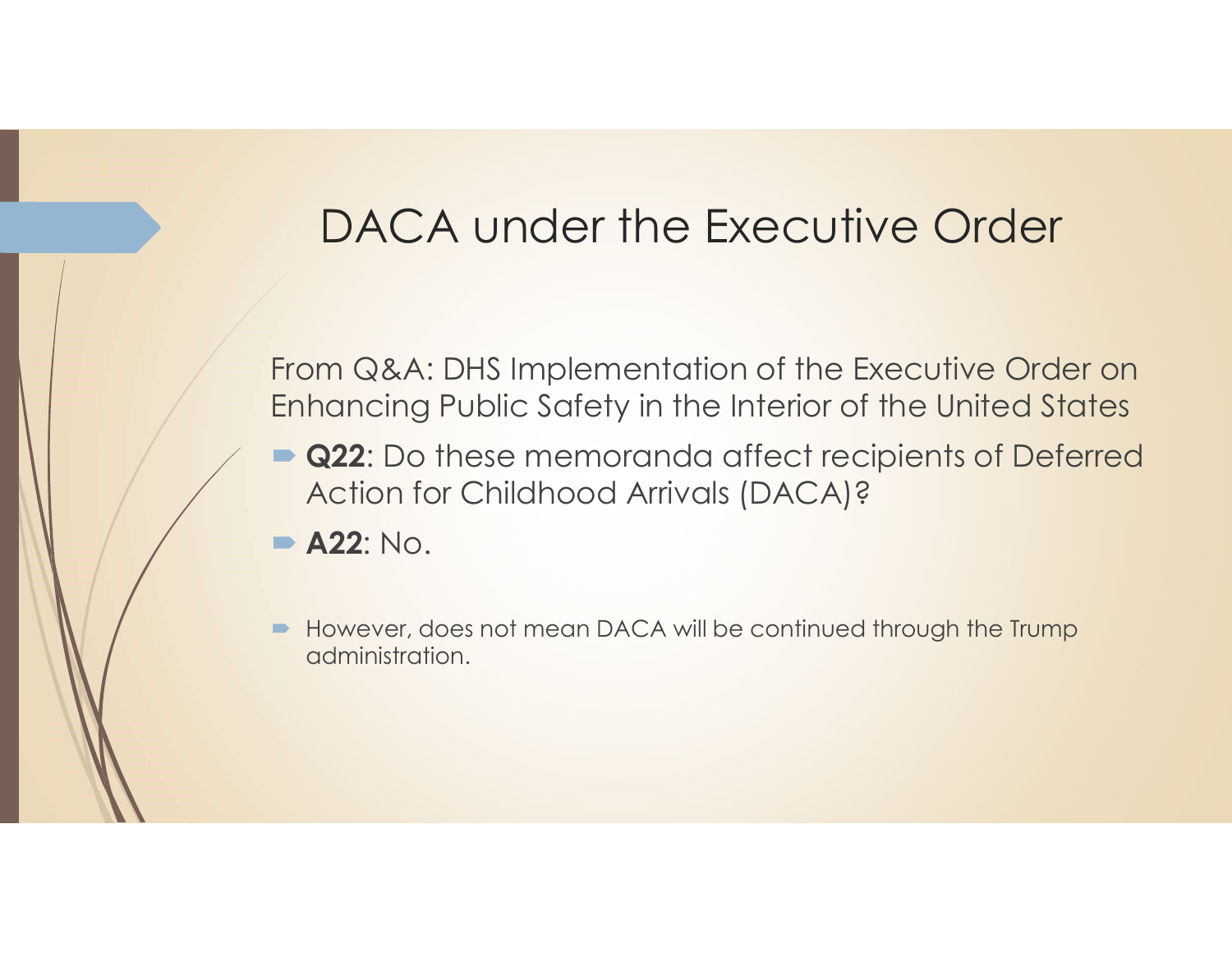#### Tips for non-U.S. Citizens in the U.S.

- Be aware of your surroundings
- **Don't post rumors on social media**
- $\blacksquare$  Try to stay out of trouble
- $\blacksquare$  Be careful with your tattoos
- If you are a permanent resident, always carry your green card
	- According to 264(e) of the Immigration and Nationality Act (I.N.A.), if you are a permanent resident, you must carry your green card (or official evidence of your legal permanent resident status) at all times.
	- **Failure to do so is a misdemeanor and shall upon conviction for each offense be fined** not to exceed \$100 or be imprisoned not more than thirty days, or both.
- Don't ever claim to be a U.S. citizen if you are not
	- "death penalty"
- Be proactive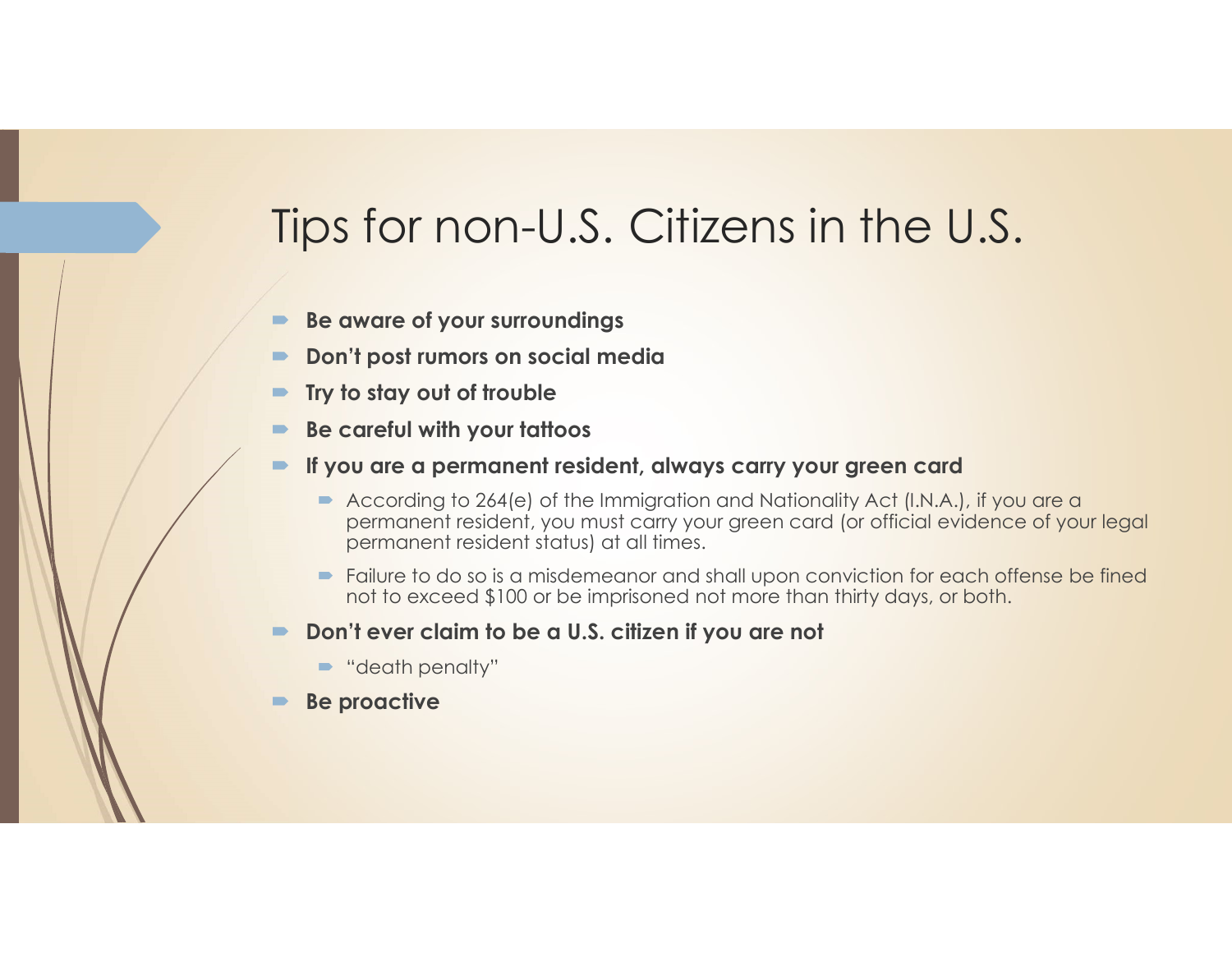### PART 2: PATH TO THE GREEN CARD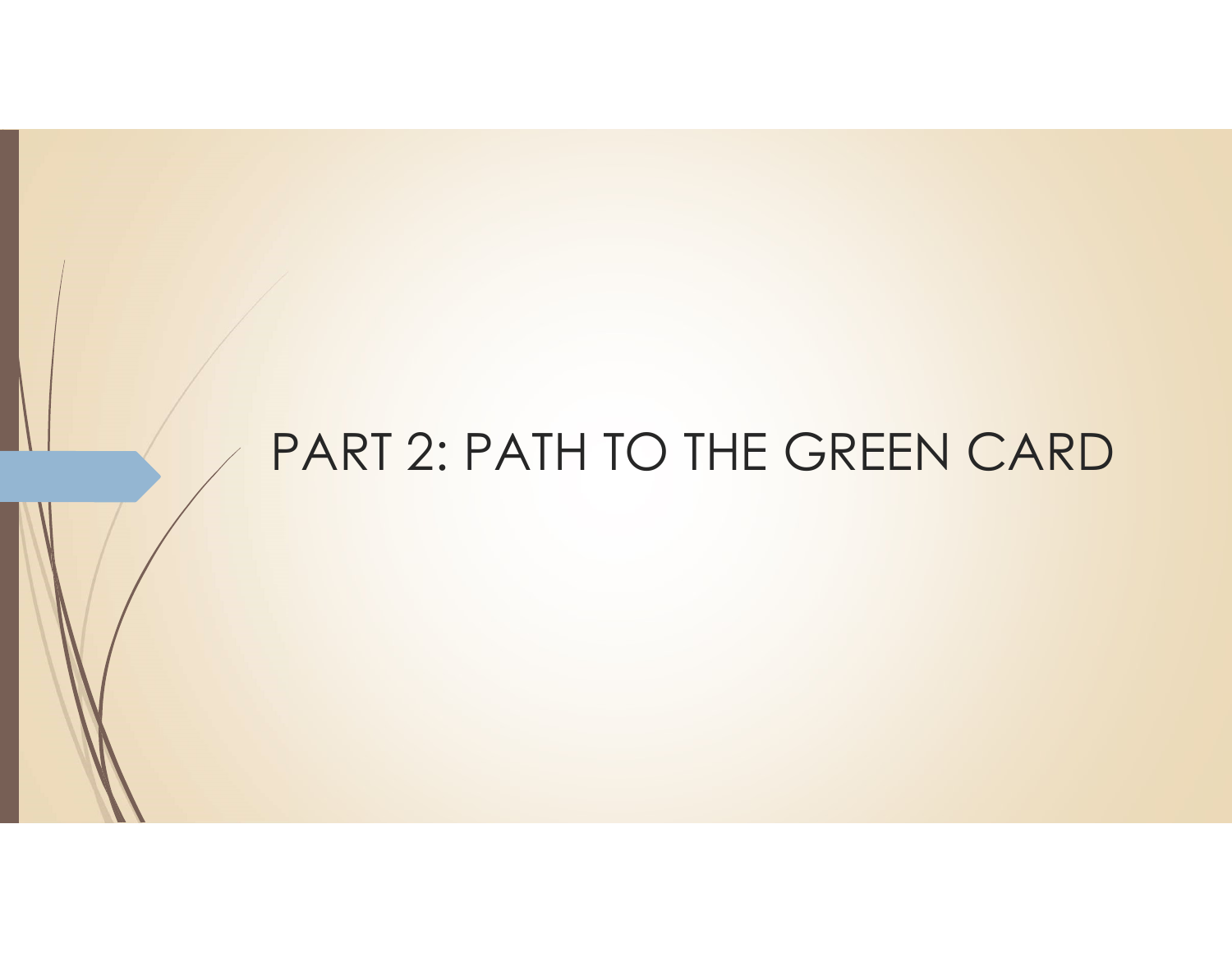# Coming to the United States

#### **Nonimmigrants**

Nonimmigrant visas are issued to persons with a permanent residence outside the United States but who wish to be in the U.S. on a temporary basis.

#### **Immigrants**

**Immigrant visas are issued to people wishing to live** permanently in the United States.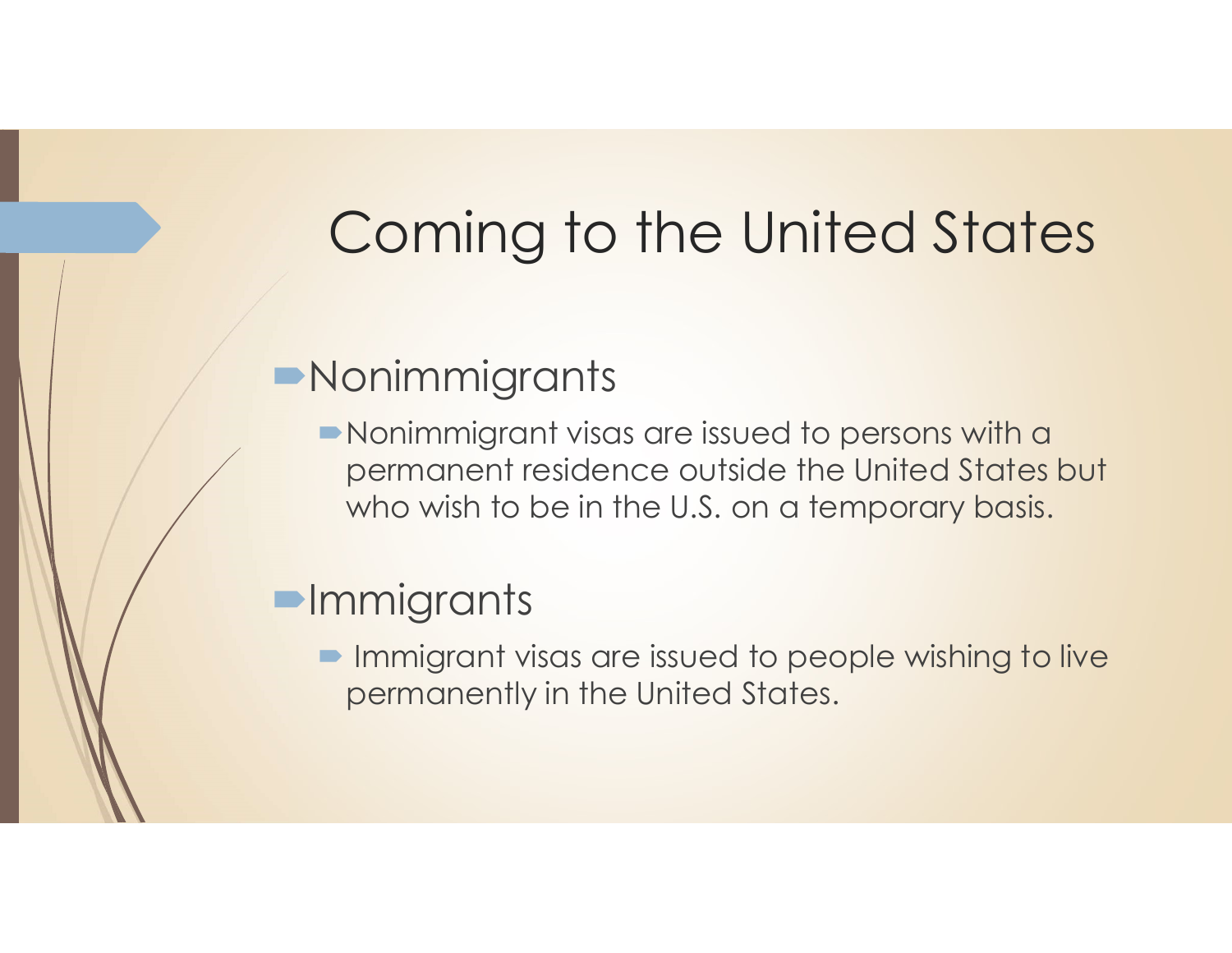## Nonimmigrant Visas

- **Tourists, business people, people seeking** medical treatment (B1/B2 visa)
- **Temporary workers (H, O, L, C visas and several** others )
- Students/Cultural Exchange (J visa)
- Victims of criminal activity and human trafficking (U and T visas)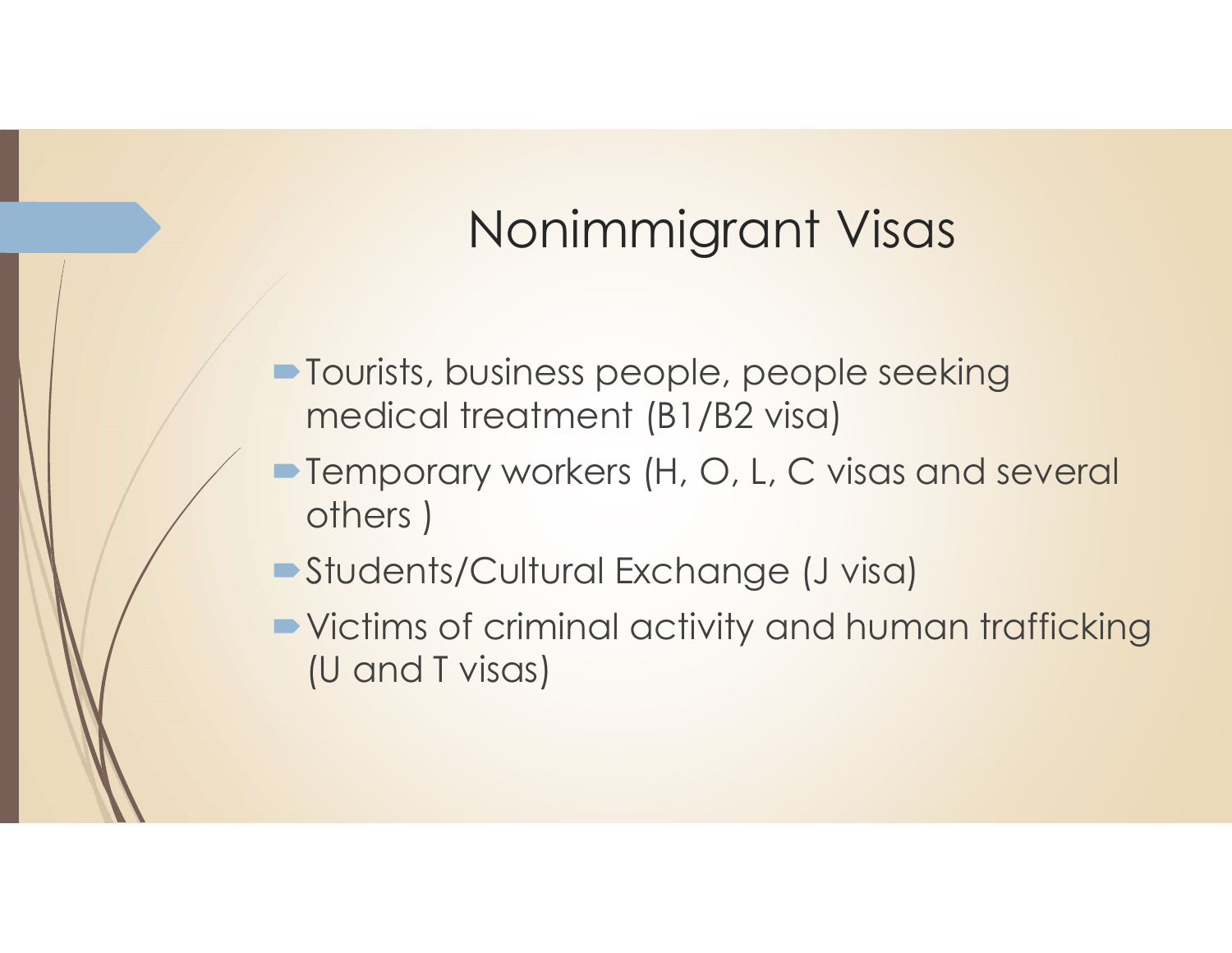### Permanent Residents Obligations

- **Follow the law and don't do anything that can get you** deported
- **File your income taxes and report all income to both** state and federal taxing authorities
- Expected to support the democratic form of government and not to change the government through illegal means
- Required, if you are a male age 18 through 25, to register with the Selective Service
- Keep all permanent resident documents up to date
- Always carry evidence of permanent residency
- Be careful with how much time you spend abroad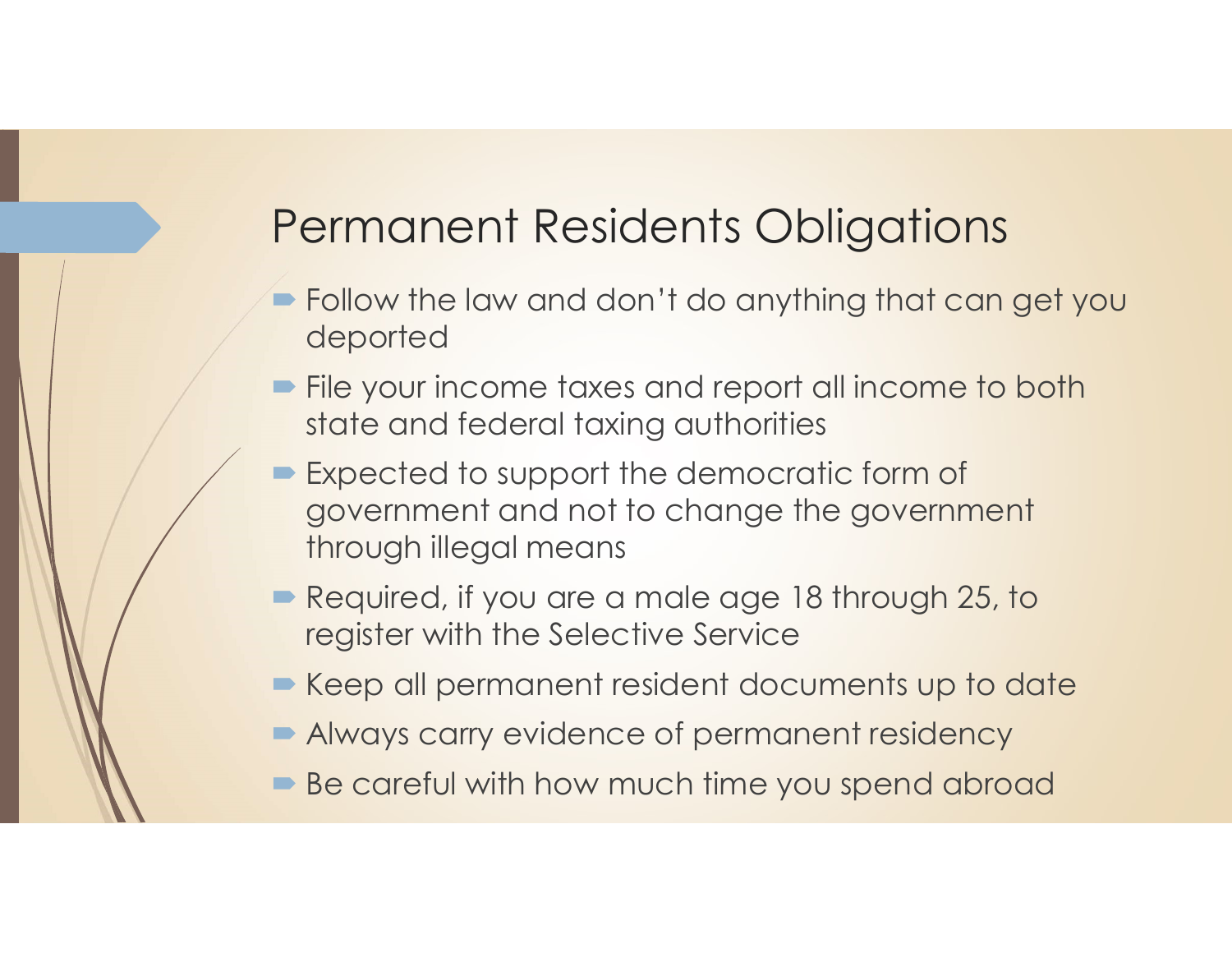### Family Based Green Card Eligibility

To qualify for permanent residency (green card), you must:

- Be eligible for one of the immigrant categories established in the Immigration and Nationality Act (INA)
- **Have a qualifying immigrant petition filed and approved** for you (with a few exceptions)
- **Have an immigrant visa immediately available**
- Be admissible to the United States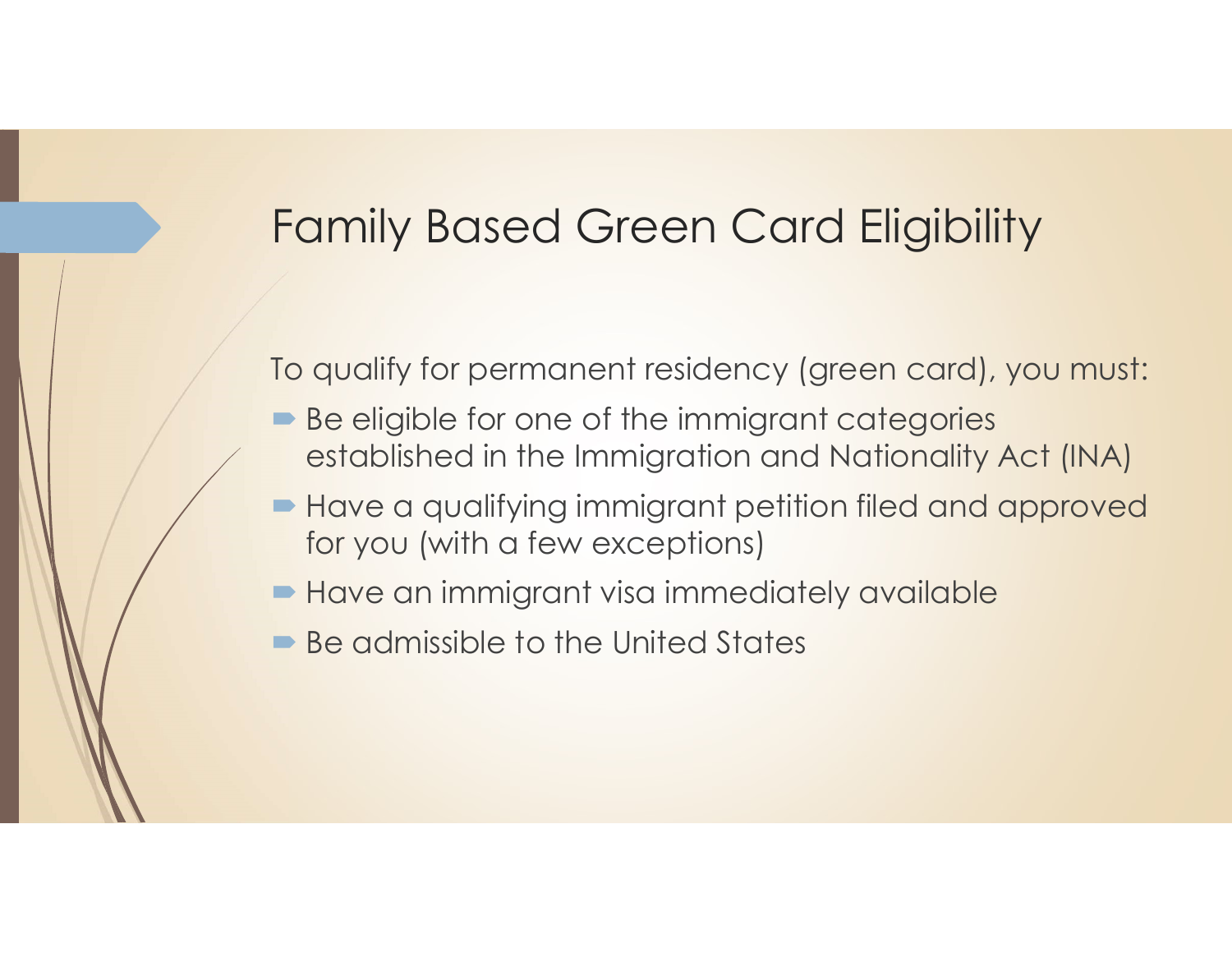# Path to the Green Card (Family Based) Path to the Green Card<br>
(Family Based)<br>
(Family Based)<br>
Interval (Family Based)<br>
If person seeking Green Card is already in the U.S. and entered the U.S. legally,<br>
Includes to change current status to permanent resident st

- **Adjust Status** 
	- **If person seeking Green Card is already in the U.S. and entered the U.S. legally,** may be able to change current status to permanent resident status
	- When applying to "adjust status," may also be able to get work authorization and advanced parole
	- getting married in the U.S. apply for a green card
- **Petition relative** 
	- **Petition relative abroad**
	- When green card is available submit visa application
	- $\blacksquare$ Interview
	- **Green Card**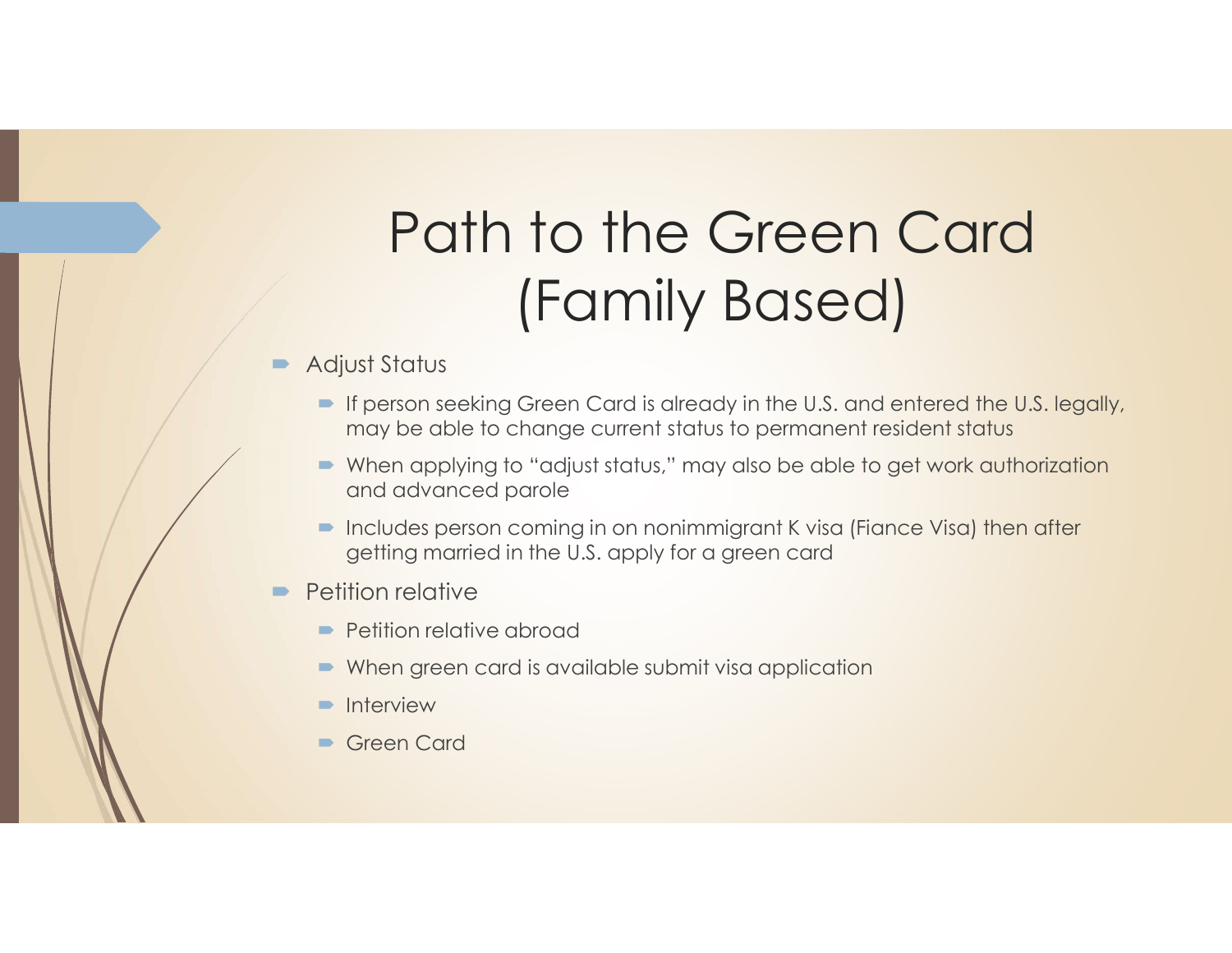#### Path to the Green Card (Family Based) Continued

- The prospective immigrant needs a family sponsor.
- Requirements to be a sponsor (petitioner):
	- **Family relationship between sponsor and prospective** immigrant
	- US Citizen or Permanent Resident
	- $\blacksquare$  No age requirement to be a sponsor, BUT sponsors must sign an Affidavit of Support
	- Requirements to sign an Affidavit of Support:
		- **18 years old**
		- Domicile in the U.S.
		- Need to make a enough money to support his or her family (including the immigrant)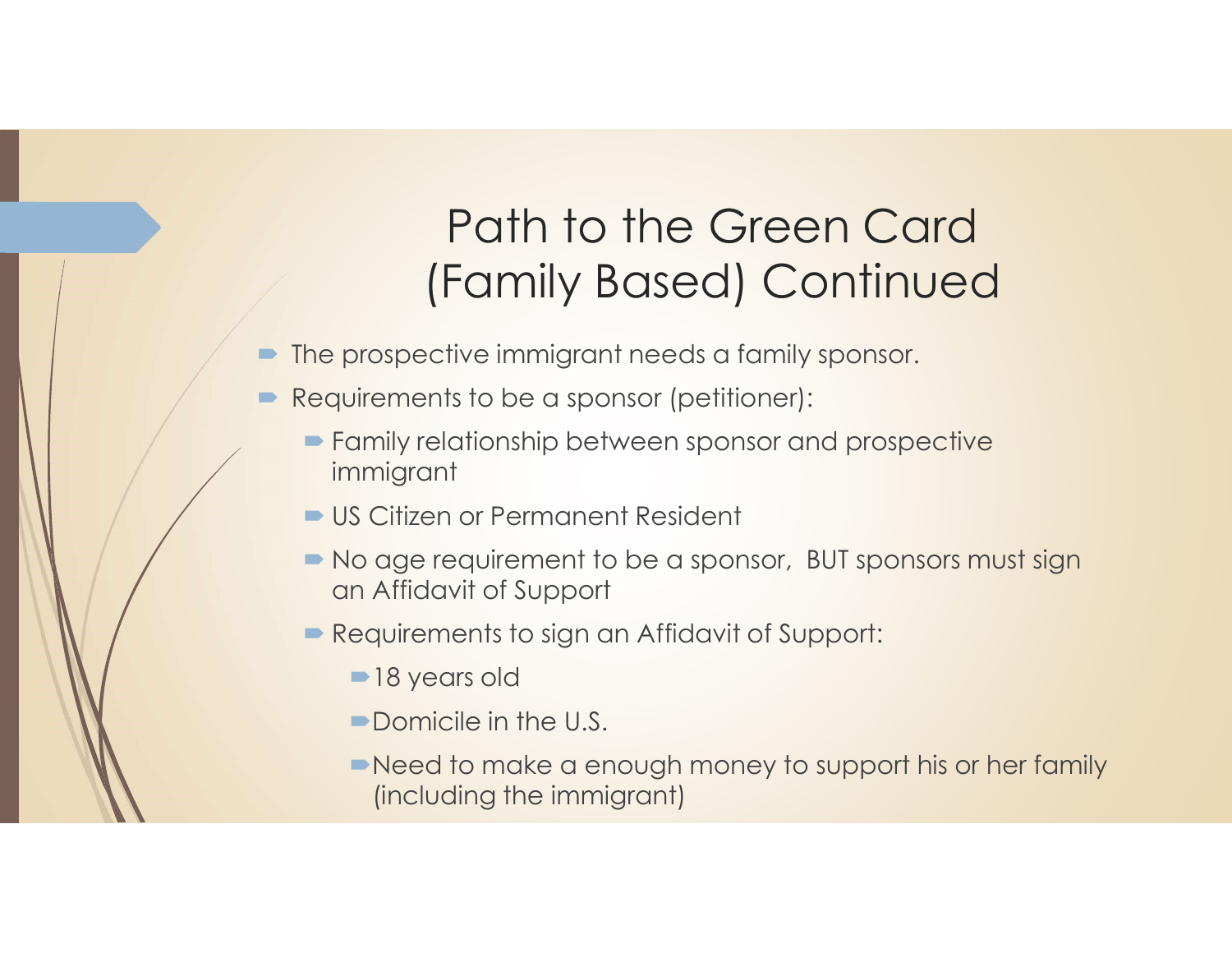## Being a Sponsor

- The sponsor signs a contract with the U.S. government promising that the prospective immigrant will not use certain need based public benefits (food stamps, Medi-Cal (not including emergency Medi-Cal) and other public benefits).
- **If the immigrant uses certain need based public benefits,** the sponsor will have to reimburse the government.
- **The sponsor must show that his or her household income is** equal to or higher than 125% of the U.S. poverty level for his The sponsor signs a contract with the U.S. government<br>promising that the prospective immigrant will not use<br>certain need based public benefits (food stamps, Medi-Cal<br>(not including emergency Medi-Cal) and other public<br>bene dependents of the sponsor, any relatives living with the sponsor, and the sponsored immigrants.)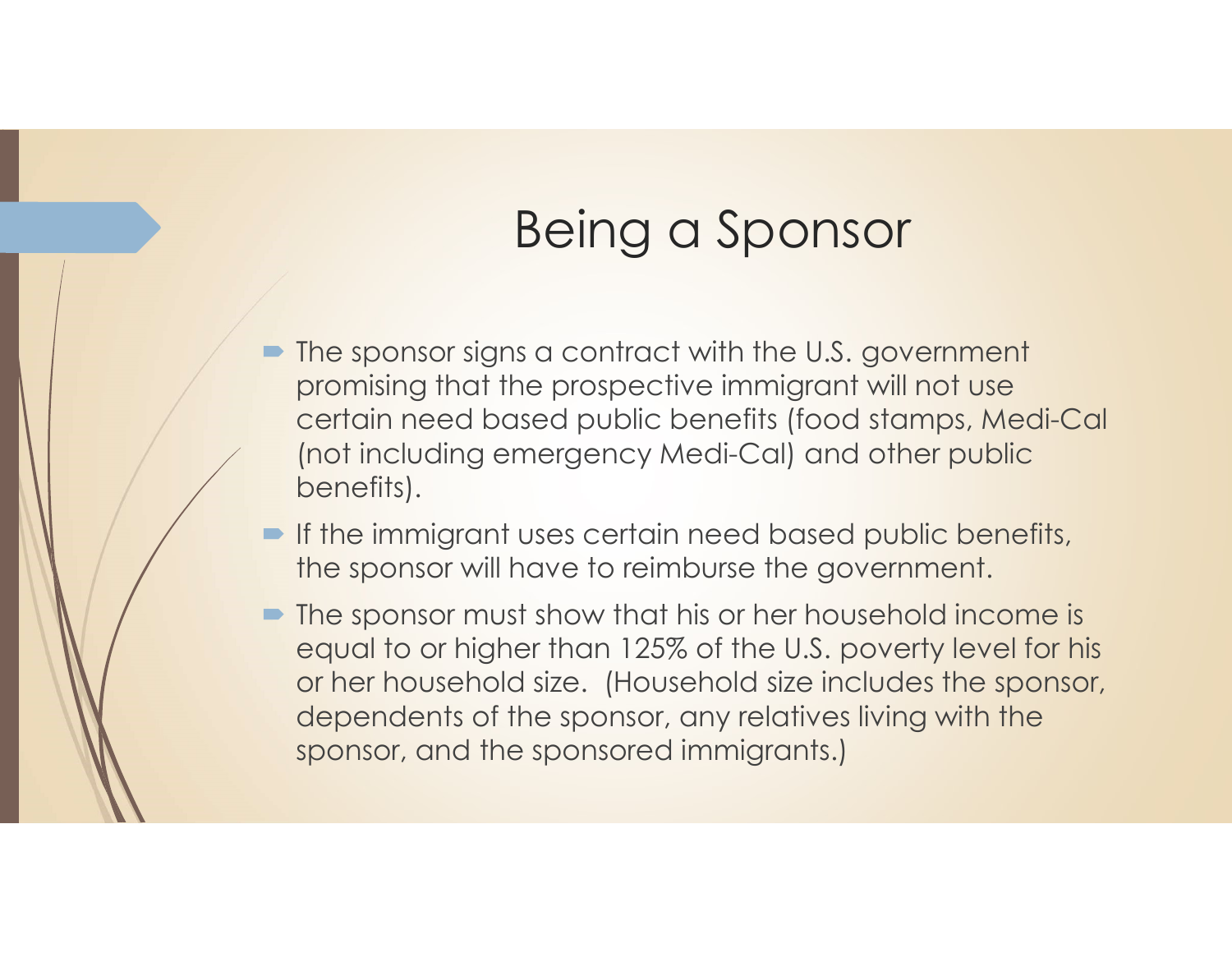

#### 2016 HHS Poverty Guidelines for Affidavit of Support

**Department of Homeland Security** U.S. Citizenship and Immigration Services

**USCIS Form I-864P** Supplement

#### 2016 HHS Poverty Guidelines\*

Minimum Income Requirements for Use in Completing Form I-864

For the 48 Contiguous States, the District of Columbia, Puerto Rico, the U.S. Virgin Islands, Guam, and the Commonwealth of the Northern Mariana Islands:

| <b>Sponsor's Household Size</b> | 100% of HHS Poverty Guidelines*                                                                          | 125% of HHS Poverty Guidelines* |  |  |
|---------------------------------|----------------------------------------------------------------------------------------------------------|---------------------------------|--|--|
|                                 | For sponsors on active duty in the<br>U.S. Armed Forces who are petitioning<br>for their spouse or child | For all other sponsors          |  |  |
|                                 | \$16,020                                                                                                 | \$20,025                        |  |  |
|                                 | \$20,160                                                                                                 | \$25,200                        |  |  |
|                                 | \$24,300                                                                                                 | \$30,375                        |  |  |
|                                 | \$28,440                                                                                                 | \$35,550                        |  |  |
| $\mathbf{O}$                    | \$32,580                                                                                                 | \$40,725                        |  |  |
|                                 | \$36,730                                                                                                 | \$45,912                        |  |  |
| 8                               | \$40,890                                                                                                 | \$51,112                        |  |  |
|                                 | Add \$4,160 for each                                                                                     | Add \$5,200 for each            |  |  |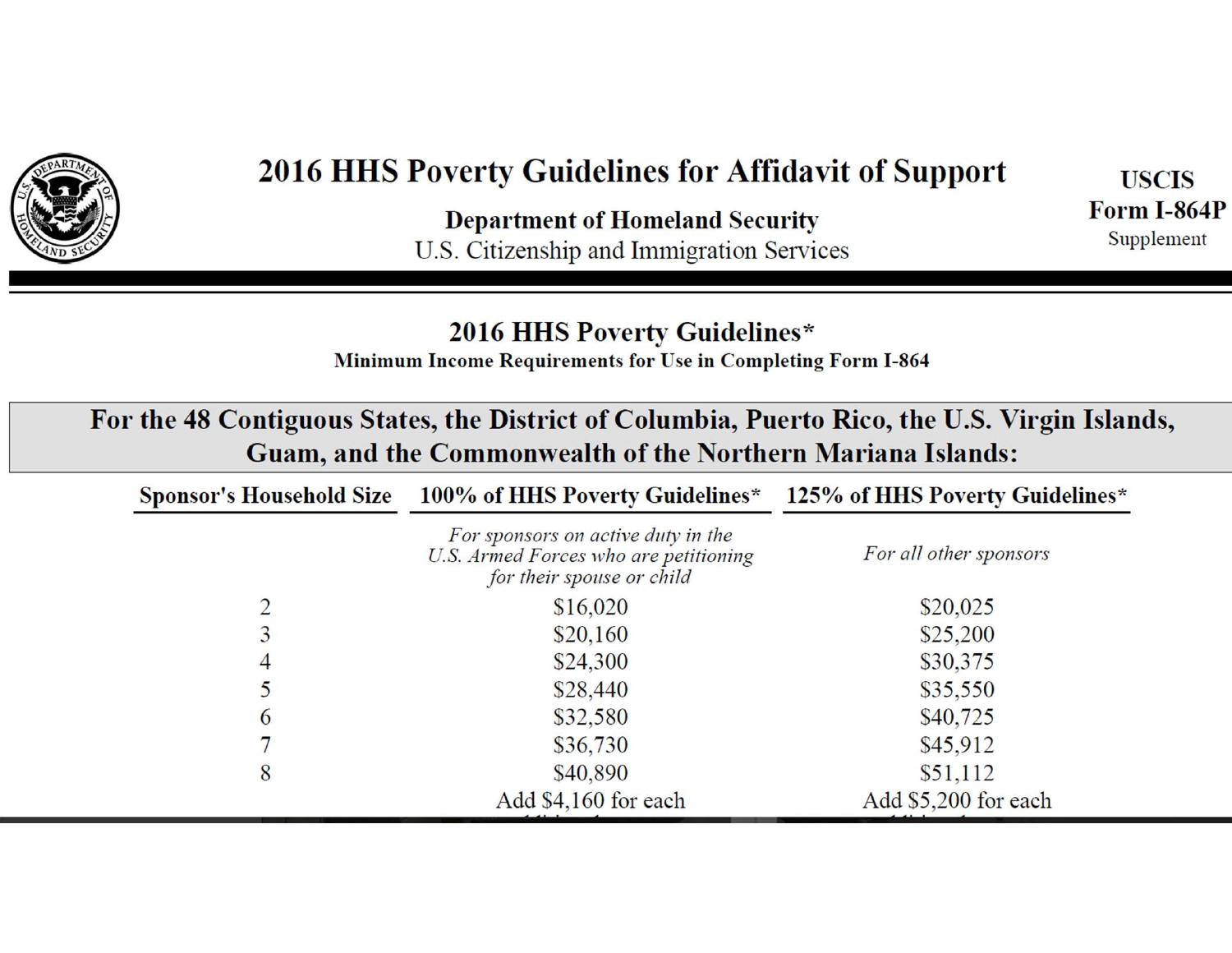## Family Relationships

- **Limits to how many immigrants can enter the** United States.
- **Example 2 Limits are determined by the family relationship** category.
- $\blacksquare$  No limits on all immediate relatives of U.S. citizens which include parents, spouses, and unmarried children under 21.
- Immigrants who gained residency through marriage but have been married for less than 2 years receive Conditional Residency
	- After two years, may take conditions off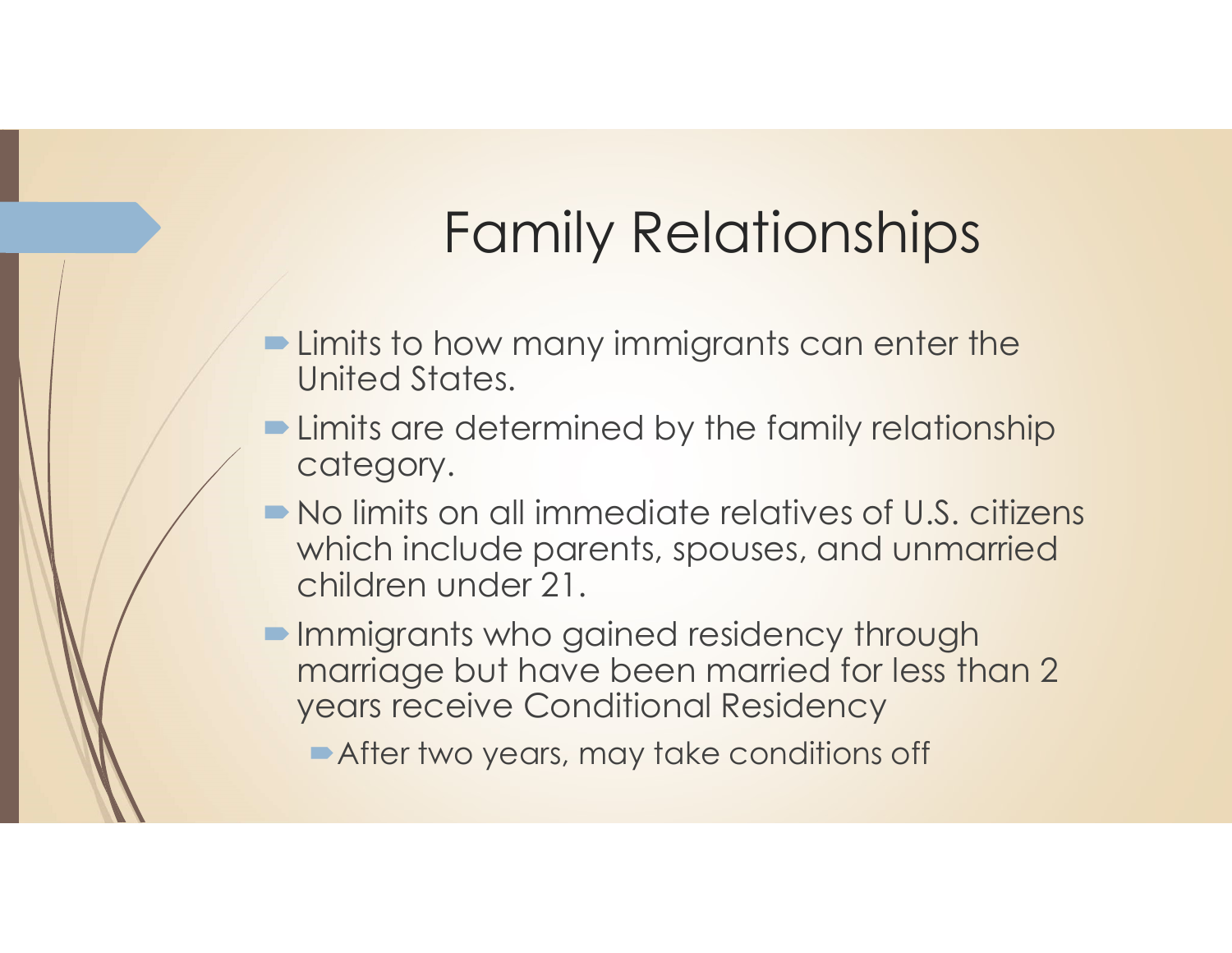# Non-Immediate Family Relationships Mon-Immediate<br>Family Relationships<br>First: (F1) Unmarried Sons and Daughters of U.S. Citizens: 23,400 plus any<br>numbers not required for fourth preference.<br>Formanent Residents: 114,200, plus the number (if any) by which the

- numbers not required for fourth preference.
- Second: Spouses and Children, and Unmarried Sons and Daughters of Permanent Residents: 114,200, plus the number (if any) by which the worldwide family preference level exceeds 226,000, plus any unused first preference numbers: Mon-Immediate<br>Family Relationships<br>State: (F1) Unmarried Sons and Daughters of U.S. Citizens: 23,400 plus any<br>mbers not required for fourth preference.<br>
Spouses and Children, and Unmarried Sons and Daughters of<br>
Termanent
	- second preference limitation, of which 75% are exempt from the percountry limit;
	- B. (F2B) Unmarried Sons and Daughters (21 years of age or older) of Permanent Residents: 23% of the overall second preference limitation.
- **Third: (F3)** Married Sons and Daughters of U.S. Citizens: 23,400, plus any numbers not required by first and second preferences.
- **Fourth: (F4)** Brothers and Sisters of Adult U.S. Citizens: 65,000, plus any numbers not required by first three preferences.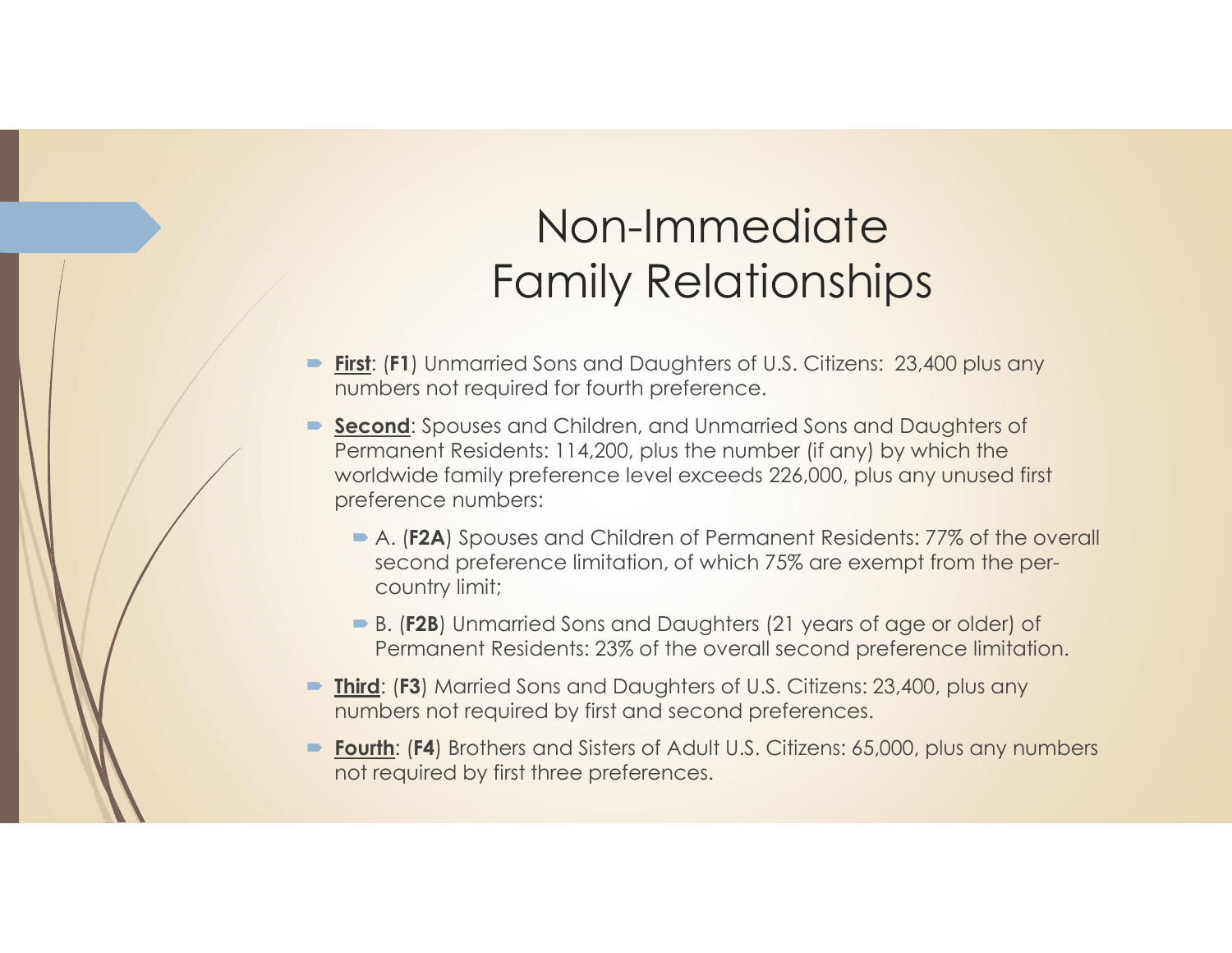#### Visa Bulletin

- 2 charts: Final Action Date and Date for Filing **Application**
- **Charts tell when immigrant visa applicants should be** notified to assemble and submit required documentation to the National Visa Center
- **Final Action Date used for Adjustment of Status**
- When USCIS determines that there are more immigrant visas available for the fiscal year than there are known applicants for such visas, USCIS will state on its website that applicants may instead use the "Dates for Filing Visa Applications" charts in this Bulletin.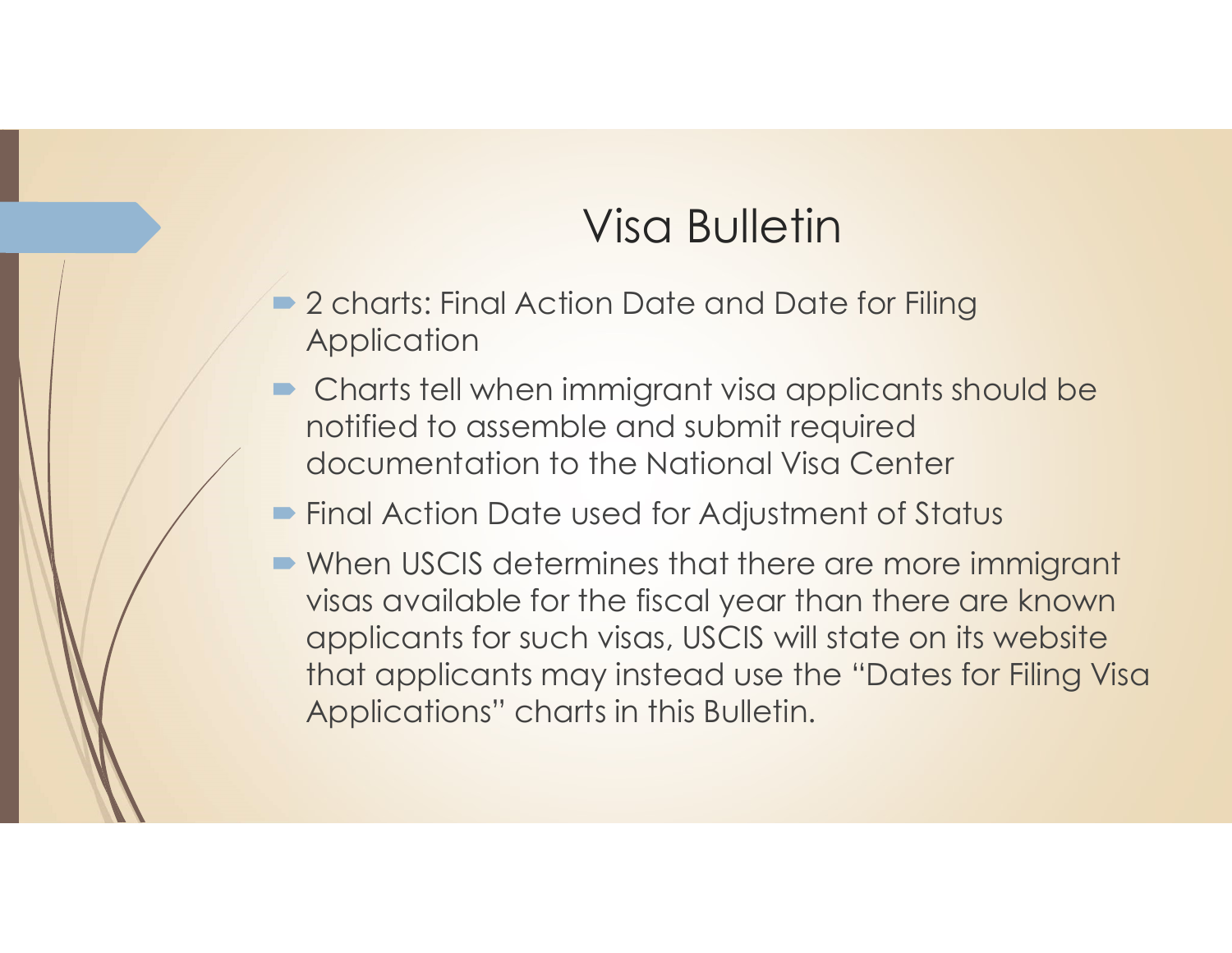#### Visa Bulletin for March 2017

| Family-<br>Sponsored | <b>All Chargeability</b><br><b>Areas Except</b><br><b>Those Listed</b> | born | <b>CHINA-mainland</b>      |              | <b>INDIA</b> | <b>MEXICO</b> | <b>PHILIPPINES</b> | <b>Final Action</b><br>Date       |
|----------------------|------------------------------------------------------------------------|------|----------------------------|--------------|--------------|---------------|--------------------|-----------------------------------|
| F1                   | 01JUN10                                                                |      | 01JUN10                    |              | 01JUN10      | 15MAY95       | 15DEC05            |                                   |
| F <sub>2</sub> A     | 08MAY15                                                                |      | 08MAY15                    |              | 08MAY15      | 22APR15       | 08MAY15            |                                   |
| F <sub>2</sub> B     | 15AUG10                                                                |      | 15AUG10                    |              | 15AUG10      | 22NOV95       | 01MAY06            |                                   |
| F3                   | 22APR05                                                                |      | 22APR05                    |              | 22APR05      | 22DEC94       | 08SEP94            |                                   |
| F4                   | 22FEB04                                                                |      | 22FEB04                    |              | 22JUL03      | 01JUN97       | 01AUG93            |                                   |
|                      |                                                                        |      |                            |              |              |               |                    |                                   |
|                      |                                                                        |      |                            |              |              |               |                    |                                   |
| Family-<br>Sponsored | <b>All Chargeability</b><br><b>Areas Except</b><br><b>Those Listed</b> |      | CHINA-<br>mainland<br>born | <b>INDIA</b> |              | <b>MEXICO</b> | <b>PHILIPPINES</b> | Date For<br>Filing<br>Application |
| F1                   | 01JAN11                                                                |      | 01JAN11                    | 01JAN11      |              | 01JUN95       | 01MAY06            |                                   |
| F <sub>2</sub> A     | 22NOV15                                                                |      | 22NOV15                    |              | 22NOV15      | 22NOV15       | 22NOV15            |                                   |
| F <sub>2</sub> B     | 08FEB11                                                                |      | 08FEB11                    | 08FEB11      |              | 01JUN96       | 01FEB07            |                                   |
| F3                   | 22AUG05                                                                |      | 22AUG05                    |              | 22AUG05      | 01MAY95       | 01JAN95            |                                   |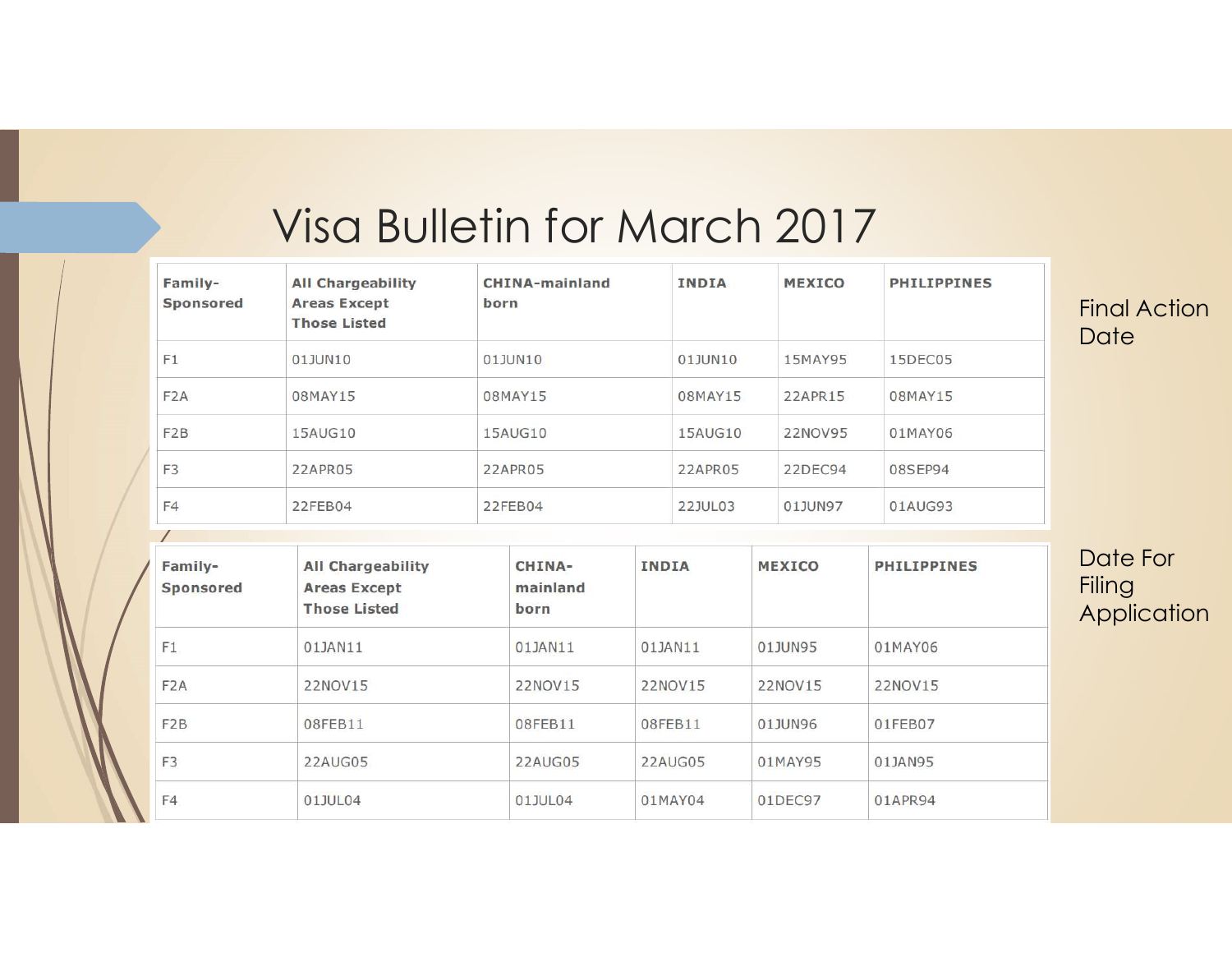# **Admissibility**

- Some, but not all, reasons not to be admissible:
	- **Crime including various felonies, entering the United States without** inspection, and acts of terrorism
	- **Health related:** 
		- communicable diseases such as leprosy, tuberculosis, pandemic flu, cholera, plague, smallpox, and yellow fever
		- physical or mental disorder that may cause public harm
		- **drug abuse and addiction**
	- Security related
	- $\blacksquare$  Other reasons that USCIS considers
- Depending on the reason you are inadmissible, you may qualify for a waiver
	- No waiver for false claim to U.S. citizenship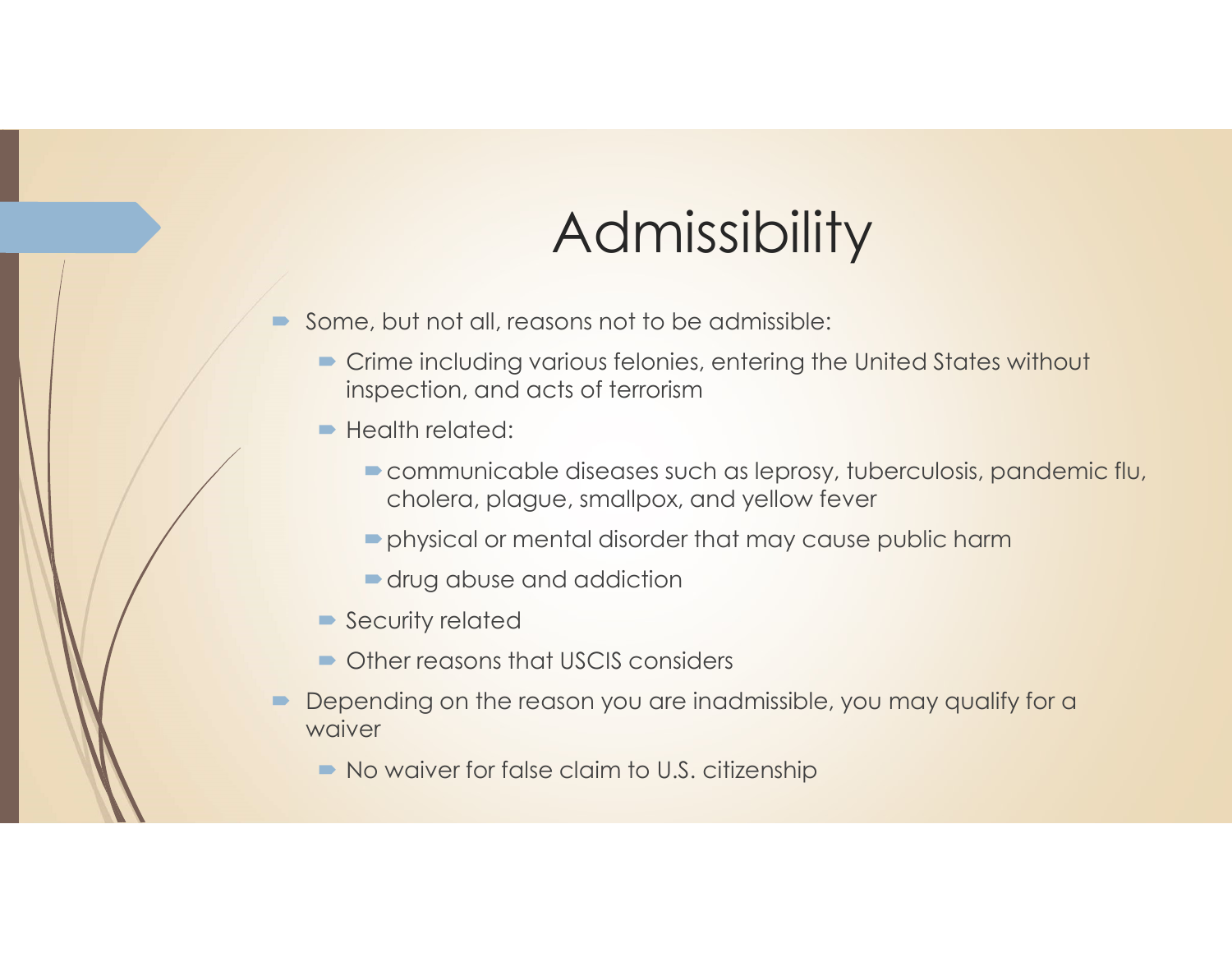#### Other ways to get a green card

- Employment Based
- Refugee or Asylee:
	- If a person is admitted as a refugee or is a derivative (spouse, children) of someone admitted as a refugee, the person **MUST** apply for permanent residency 1 year after the admittance into the US as a refugee.
- **If her ways to get a green card**<br>
mployment Based<br>
efugee or Asylee:<br> **If a person is admitted as a refugee** or is a derivative (spouse, children) of<br>
someone admitted as a refugee, the person **MUST** apply for permanent<br> **Net Ways to get a green card**<br>Doloyment Based<br>Ugee or Asylee:<br>If a person is admitted as a refugee or is a derivative (spouse, children) of<br>If a person <u>admitted as a refugee</u>, the person <u>MAY</u> apply for permanent<br>If a pe **Solution State of Community Conservance State State State State State State State State State State State State State State State State State State State State State Status.<br>
For a person is admitted as a refugee, the per**
- Special Immigrant Juvenile Status,
- **Diversity Lottery**
- Afghan/Iraqi who assisted the US Government
- Returning Resident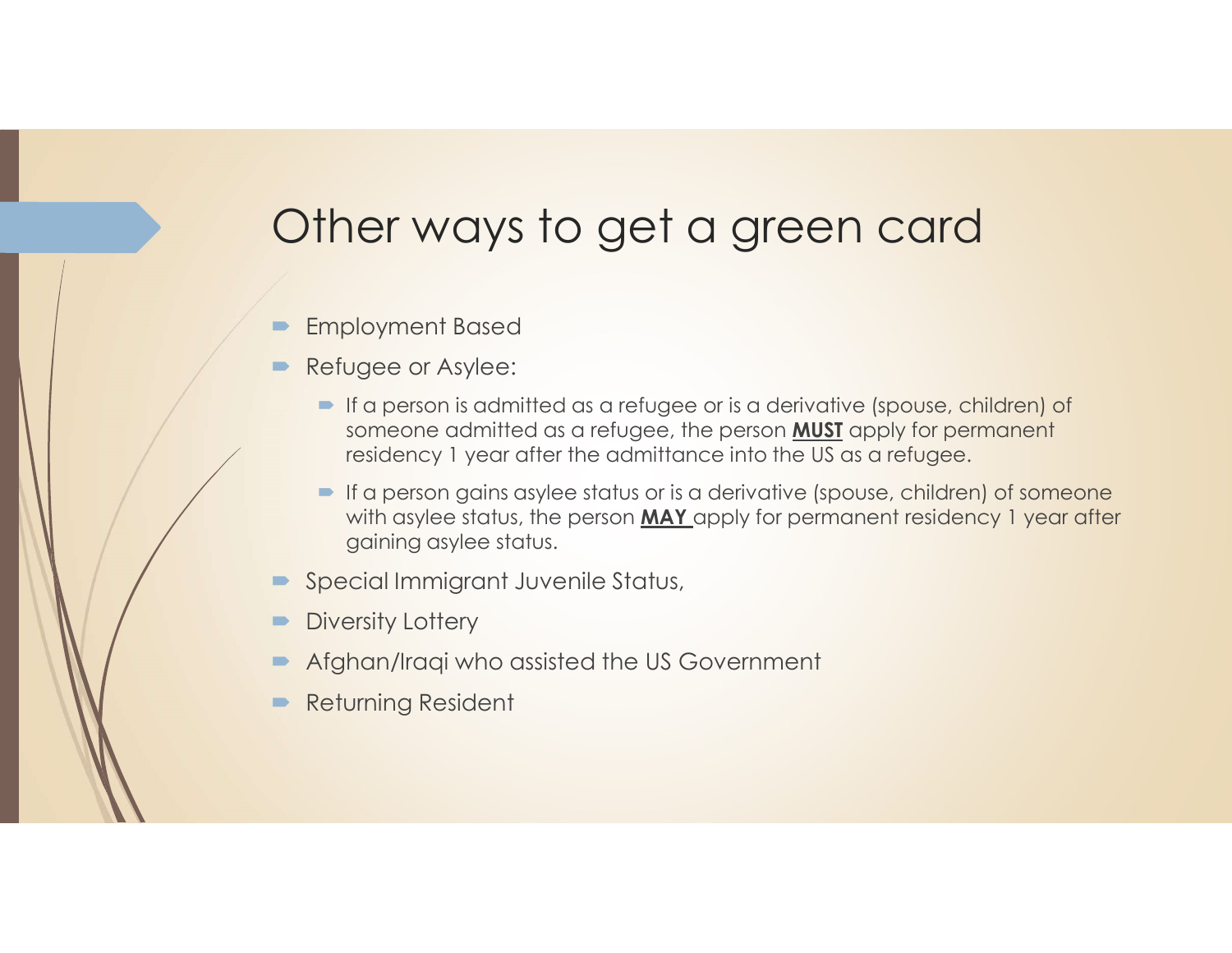## PART 3: PATH TO CITIZENSHIP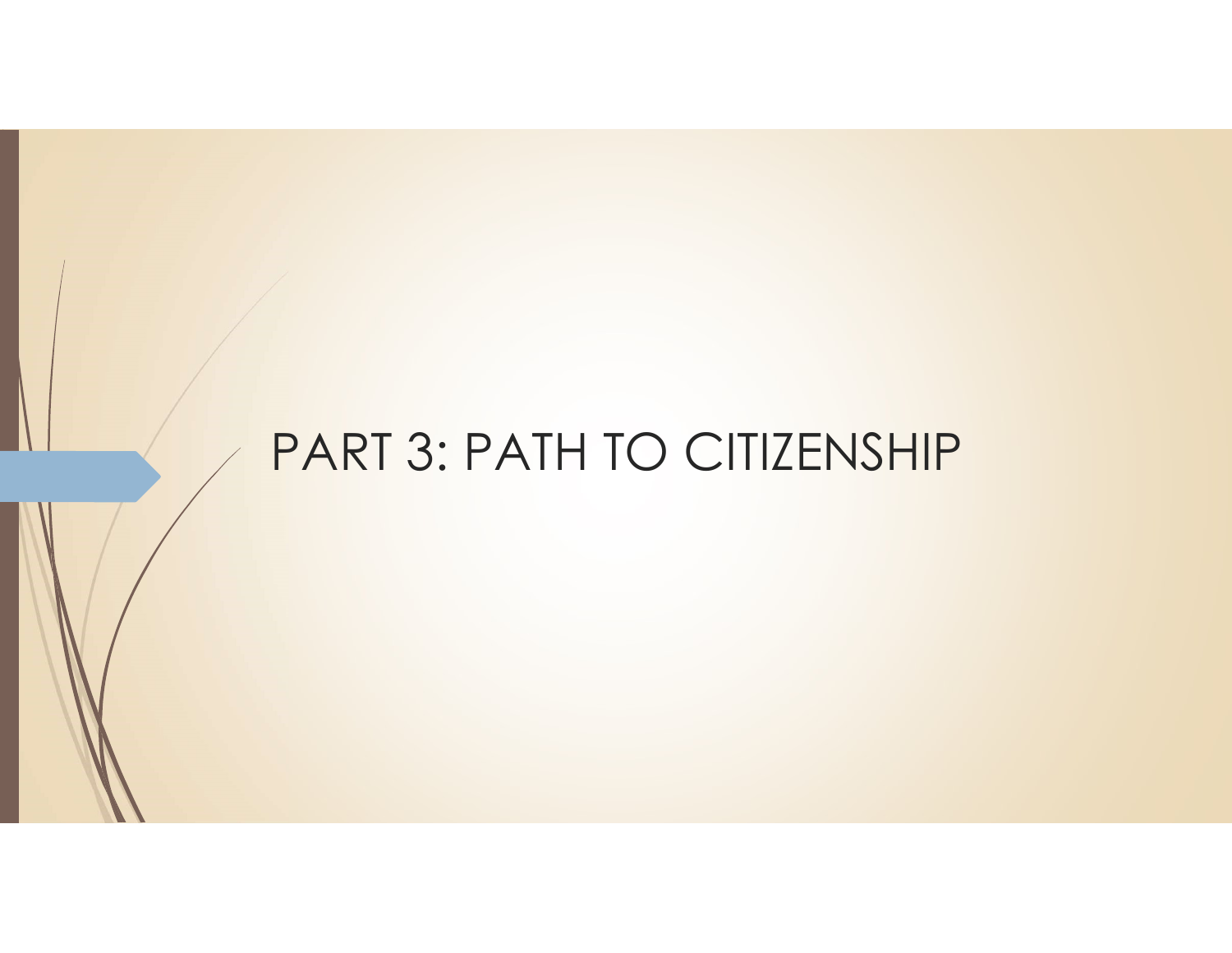#### Benefits of Citizenship

Some benefits include (but not limited to):

- **vote**
- **Run** for office
- **Bringing family members to the U.S.**
- Travelling with a U.S. passport
- Be eligible for Federal jobs
- **Estate planning benefits**
- **Citizens cannot get deported**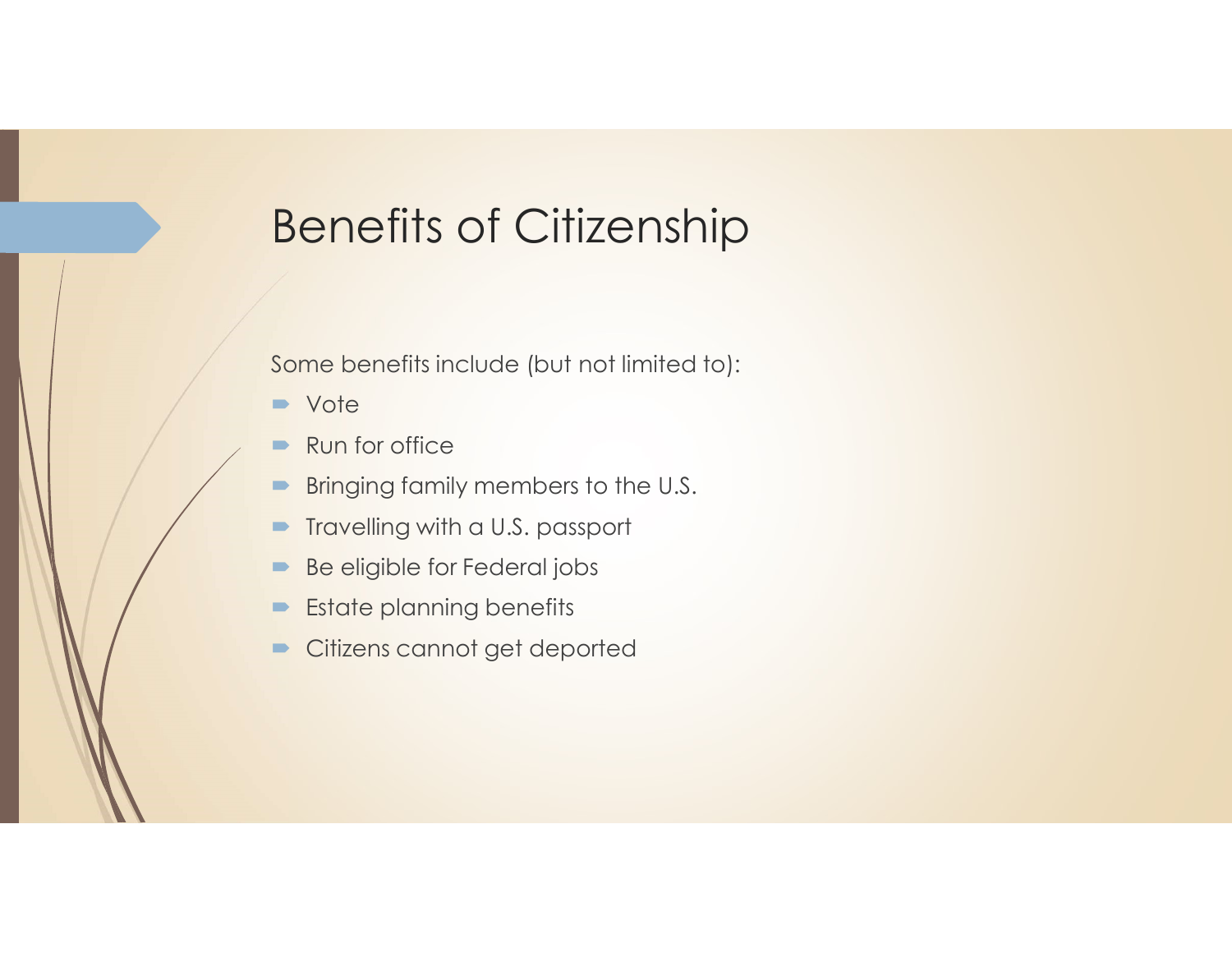### Ways to acquire citizenship

#### By birth

- Born in the U.S. including its territories such as Puerto Rico, Guam and U.S. Virgin Islands (but does not include children of foreign diplomats)
- Child is born abroad to two U.S. citizen parents, most likely a U.S. citizen
- Child born abroad to one U.S. citizen:
	- One parent was U.S. citizen when born
	- Citizen parent lived in U.S. for at least 5 years prior to birth
	- 2 of the 5 years citizen parent lived in the U.S. was after his or her 14<sup>th</sup> birthday
- Through Naturalization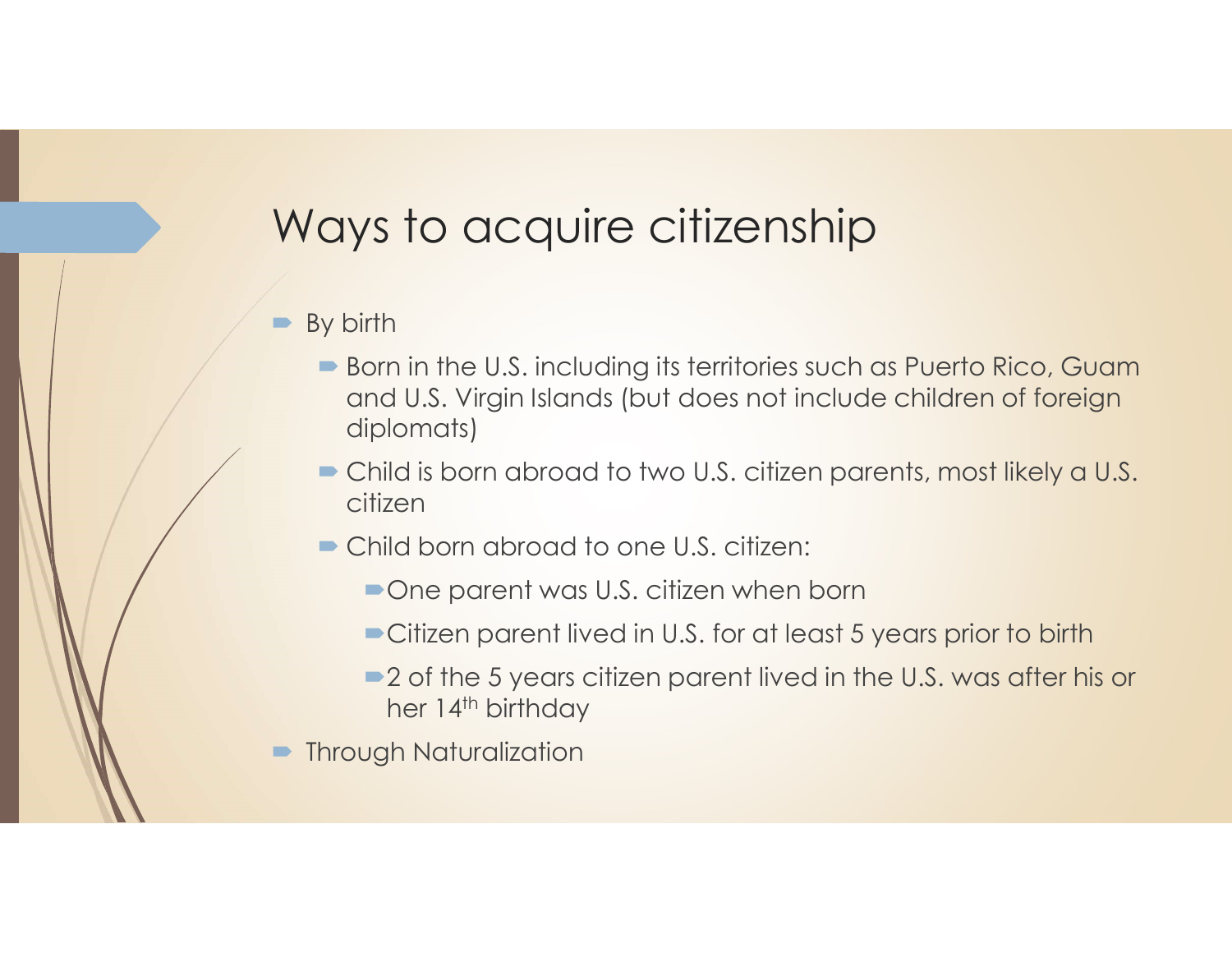#### Requirements for Naturalization

- Be at least 18 years old at the time of filing Form N-400, Application for Naturalization.
- Be a permanent resident (have a "Green Card").
- Show that you have lived for at least 3 months in the state or USCIS district where you apply.
- Demonstrate continuous residence in the United States for at least 5 years immediately preceding the date of filing Form N-400.
- Show that you have been physically present in the United States for at least 30 months out of the 5 years immediately preceding the date of filing Form N-400.
- Be able to read, write, and speak basic English.
- Have a basic understanding of U.S. history and government (civics).
- Be a person of good moral character.
- Demonstrate an attachment to the principles and ideals of the U.S. Constitution.
- Males must register for Selective Services during ages 18 through 25. If male entered U.S. after turning 26, they do not have to register.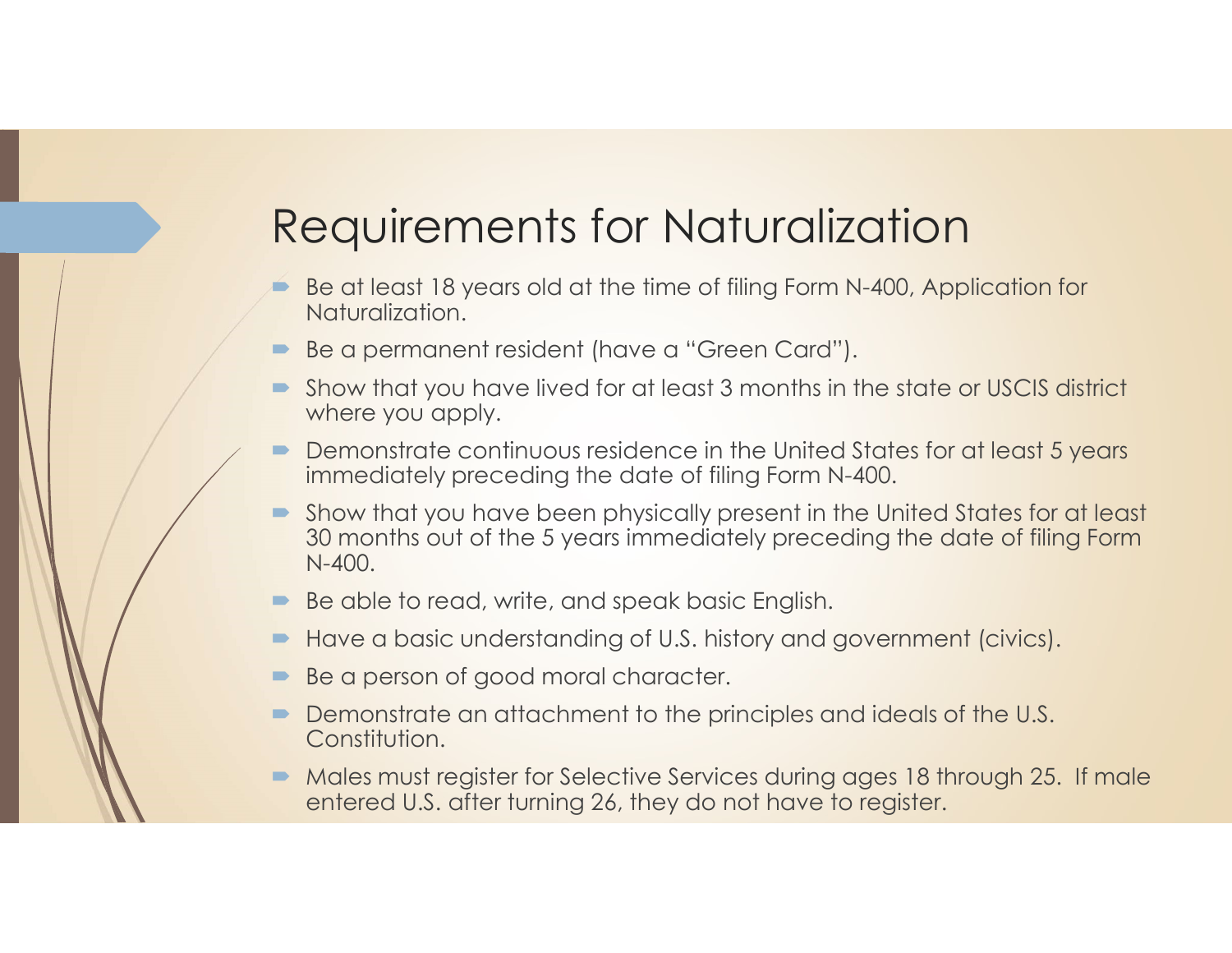#### Permanent Resident requirement

- At least 5 years as a permanent resident
	- May apply 90 days before you meet the requirement
- Only 3 years required if married to a U.S. Citizen
	- **May apply 90 days before you meet the requirement**
- Only 1 year if actively served in military
- If you were married to a U.S. citizen who died in active service in the military, you may apply for citizenship as long as you are a permanent resident
- U.S. national (America Samoa, Mariana Islands) who owes allegiance to the U.S., resides in a U.S. state and otherwise eligible, do not need to be a permanent resident to naturalize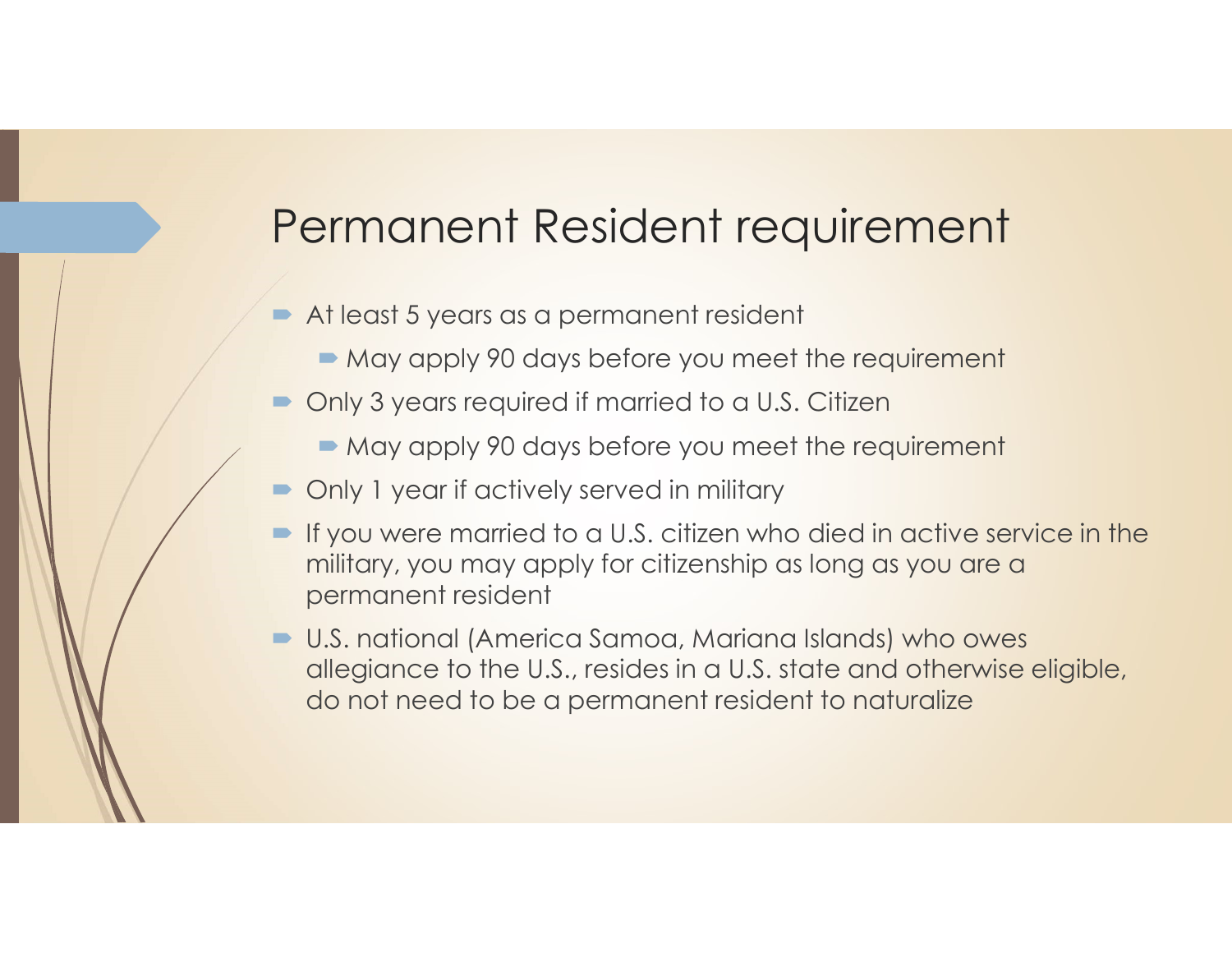#### 5 Year Requirement of Physical Presence v. Continuous Residence

- Physical Presence: total number of days you were in the U.S. during period required for naturalization
- Continuous Residence: time you resided lawfully in the U.S. without any single absence long enough to "break" the continuity for naturalization purposes
- Intent of person could be determinative
- Sample from USCIS:
	- An applicant became a Permanent Resident on January 1, 1994
	- She lived in the U.S. for 3 years, then returned to her native country for 1 year and 3 months.
	- $\blacksquare$  She got a Re-entry Permit before leaving the U.S. so she could keep her Permanent Resident status.
	- When is she eligible for naturalization?
	- April 2, 2002, 4 years and 1 day after she returned to the U.S. The last 364 days the applicant was out of the U.S. counts toward her time as a Permanent Resident in "continuous residence", but the 3 years in the U.S. before leaving the U.S. do not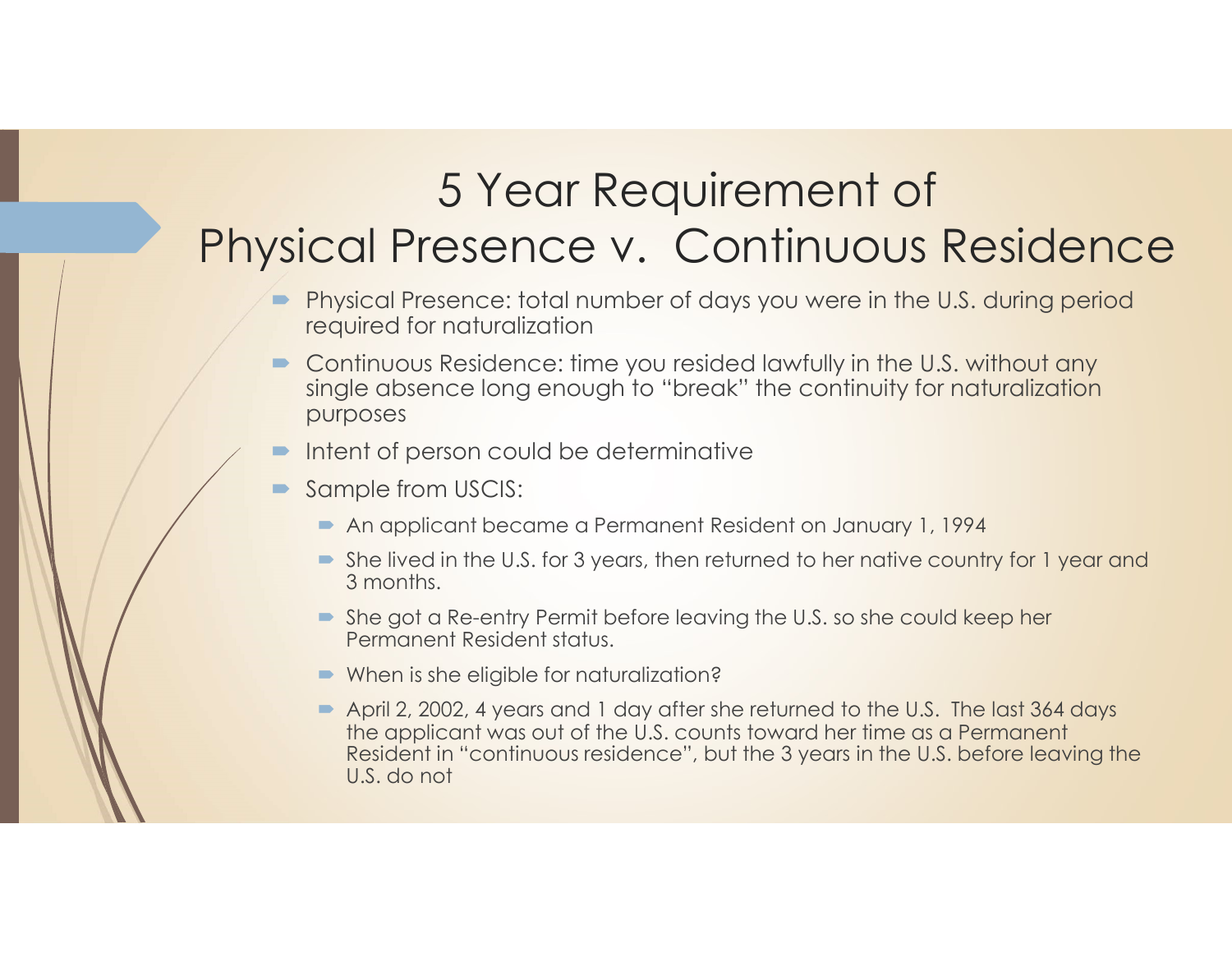### English Requirements and Civics Tests

- English test:
	- Speaking skills: Evaluated during interview
	- **Reading skills: read aloud one out of three sentences correctly to** demonstrate an ability to read in English
	- Writing skills: write one out of three sentences correctly to demonstrate an ability to write in English.
- Civics test:
	- **asked up to 10 questions from the list of 100 questions and must**
- **ylish Requirements and Civics Tes**<br> **Speaking skills:** Evaluated during interview<br> **Reading skills:** read aloud one out of three sentences corre<br>
demonstrate an ability to read in English<br>
Writing skills: write one out of Applicants have two opportunities to take the English and civics tests per application. If they fail any portion of the test during their first interview, they will be retested on the portion of the test that they failed between 60 and 90 days from the date of their initial interview.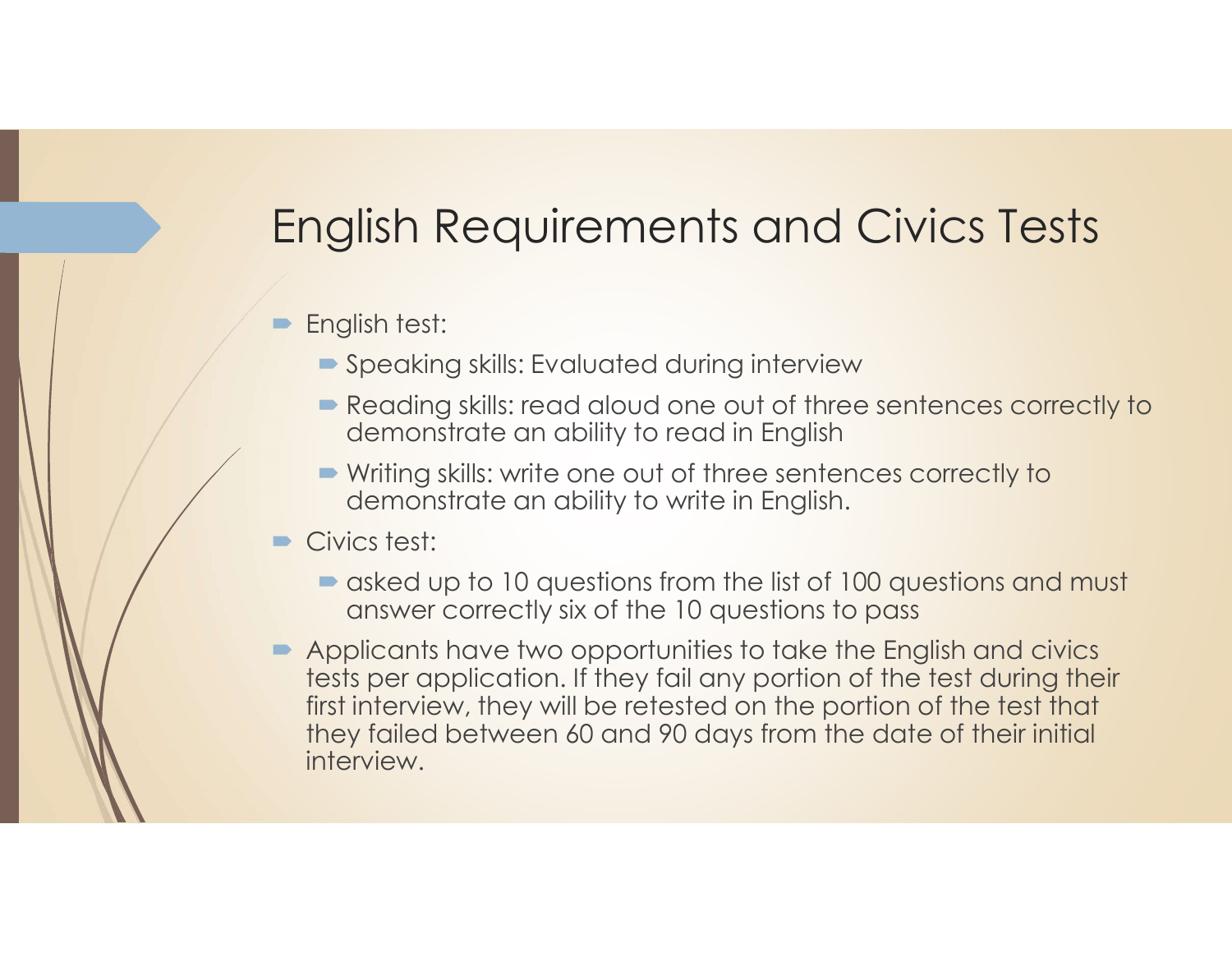#### Exemptions to the Tests

You Are Exempt From The English Language Requirement, But Are Still Required To Take The Civics Test If You Are:

- Age 50 or older at the time of filing for naturalization and have lived as a permanent resident (green card holder) in the United States for 20 **Example 19 Accommonly referred to as the Commonly referred to as the Civics Test If You Are:**<br>Take The Civics Test If You Are:<br>Age 50 or older at the time of filing for naturalization and have lived of<br>permanent resident OR **OR** STRUCK THE STRUCK STRUCK THE STRUCK STRUCK STRUCK STRUCK STRUCK STRUCK STRUCK STRUCK STRUCK STRUCK STRUCK STRUCK STRUCK STRUCK STRUCK STRUCK STRUCK STRUCK STRUCK STRUCK STRUCK STRUCK STRUCK STRUCK STRUCK STRUCK STR
- Age 55 or older at the time of filing for naturalization and have lived as a permanent resident in the United States for 15 years (commonly referred to as the "55/15" exception).
- Still must take civics test, but can do so in your native language
	- **Must bring own interpreter who can speak both English and your native** language
- If you are age 65 or older and have been a permanent resident for at least 20 years at the time of filing for naturalization, you will be given special consideration regarding the civics requirement.
- You may be eligible for an exception to the English and civics naturalization requirements if you are unable to comply with these requirements because of a physical or developmental disability or a mental impairment.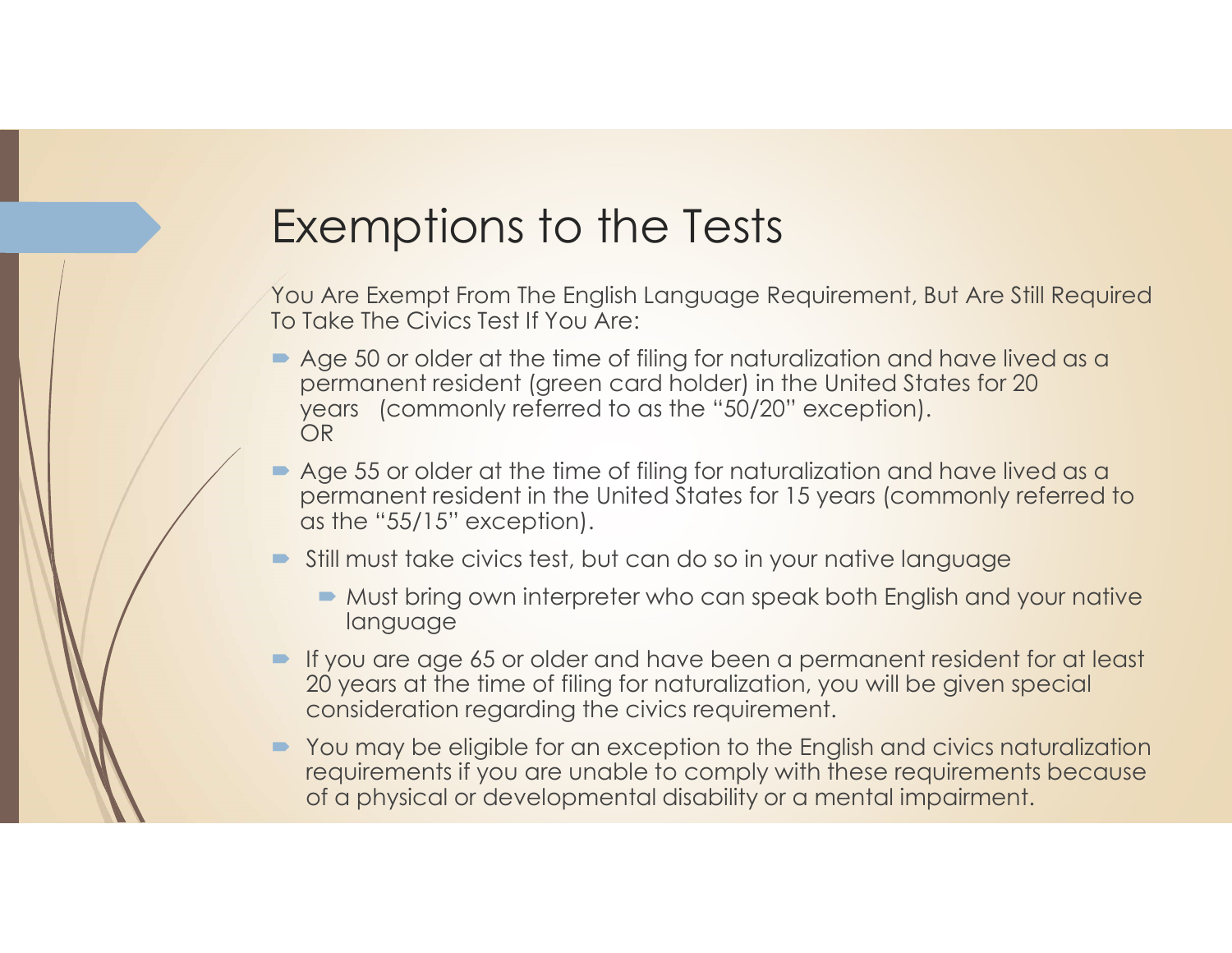#### Good Moral Character (GMC)

- Normally look at 5 years preceding application, but must keep GMC up until oath of allegiance
- Some examples that negatively effect GMC:
	- Variety of crimes (crimes against person with intent to harm, crime that involves fraud or evil intent, crime for substance abuse)
	- Two or more crimes that's combined sentence was 5 years or more
	- **Incarceration for aggregate of 180 days due to a conviction**
	- **D** Lying to gain immigration benefits
	- $\blacksquare$  Prostitution
	- **Smuggling of a person**
	- **Polygamy**
	- **Gambling**
	- **Habitual drunkard**
	- Not paying child support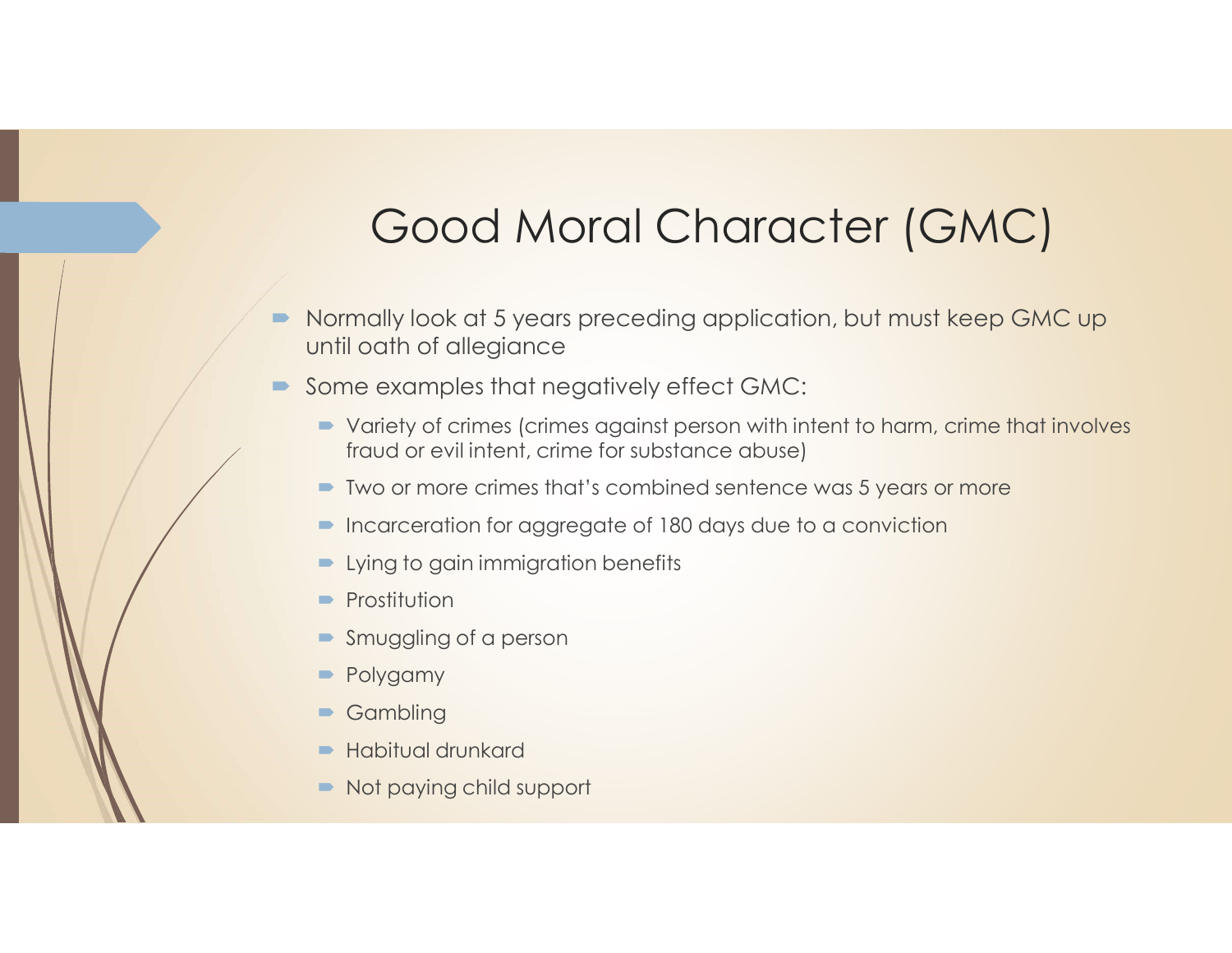#### Oath of Allegiance

"I hereby declare, on oath, that I absolutely and entirely renounce and abjure all allegiance and fidelity to any foreign prince, potentate, state, or sovereignty, of whom or which I have heretofore been a subject or citizen; that I will support and defend the Constitution and laws of the United States of America against all enemies, foreign and domestic; that I will bear true faith and allegiance to the same; that I will bear arms on behalf of the United States when required by the law; that I will perform noncombatant service in the Armed Forces of the United States when required by the law; that I will perform work of national importance under civilian direction when required by the law; and that I take this obligation freely, without any mental reservation or purpose of evasion; so help me God."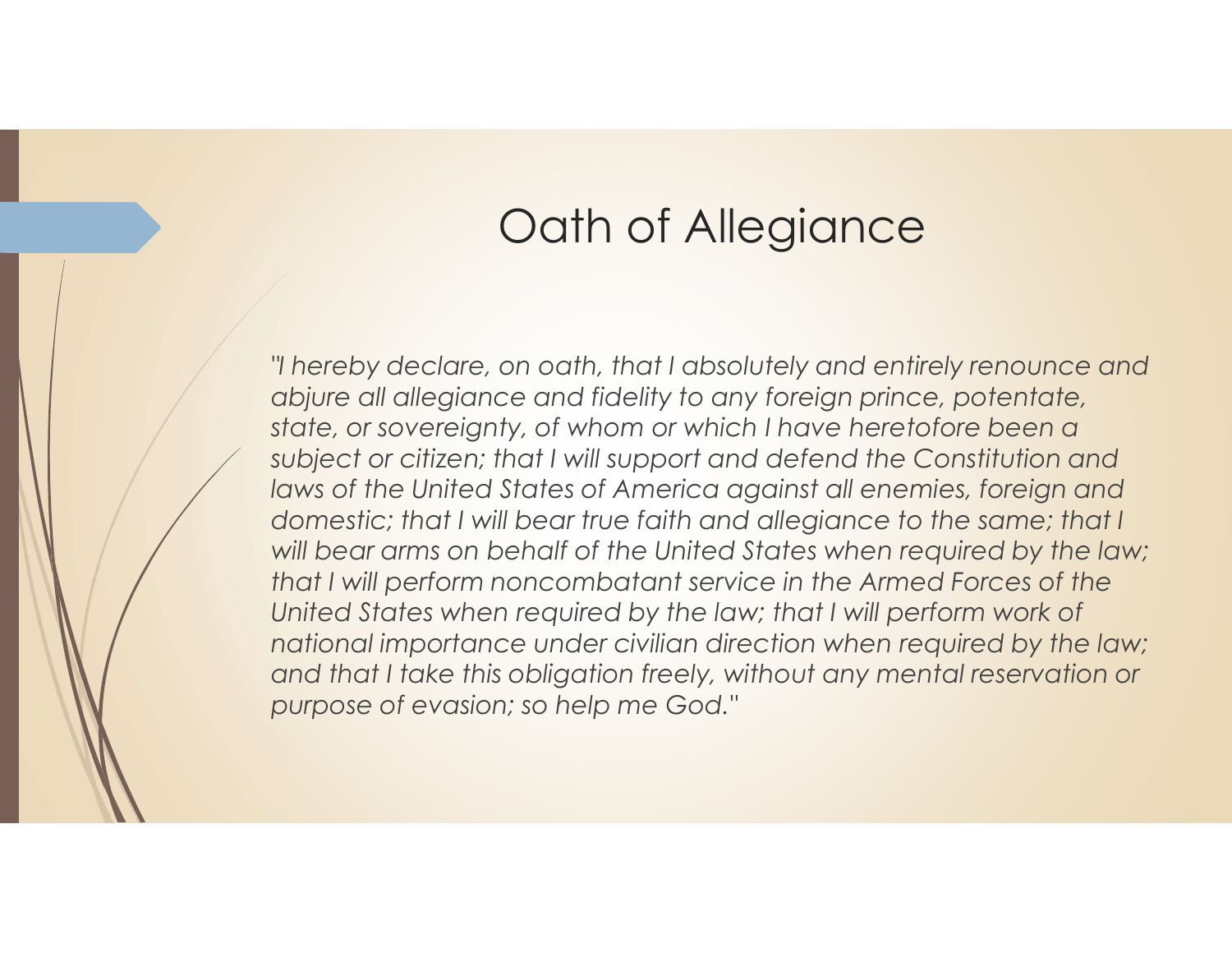### Oath of Allegiance continued

- Support the Constitution;
- Renounce and abjure absolutely and entirely all allegiance and fidelity to any foreign prince, potentate, state, or sovereignty of whom or which the applicant was before a subject or citizen;
- Support and defend the Constitution and laws of the United States against all enemies, foreign and domestic;
- Bear true faith and allegiance to the same; and
- A. Bear arms on behalf of the United States when required by the law; or

B. Perform noncombatant service in the Armed Forces of the United States when required by the law; or

C. Perform work of national importance under civilian direction when required by the law.